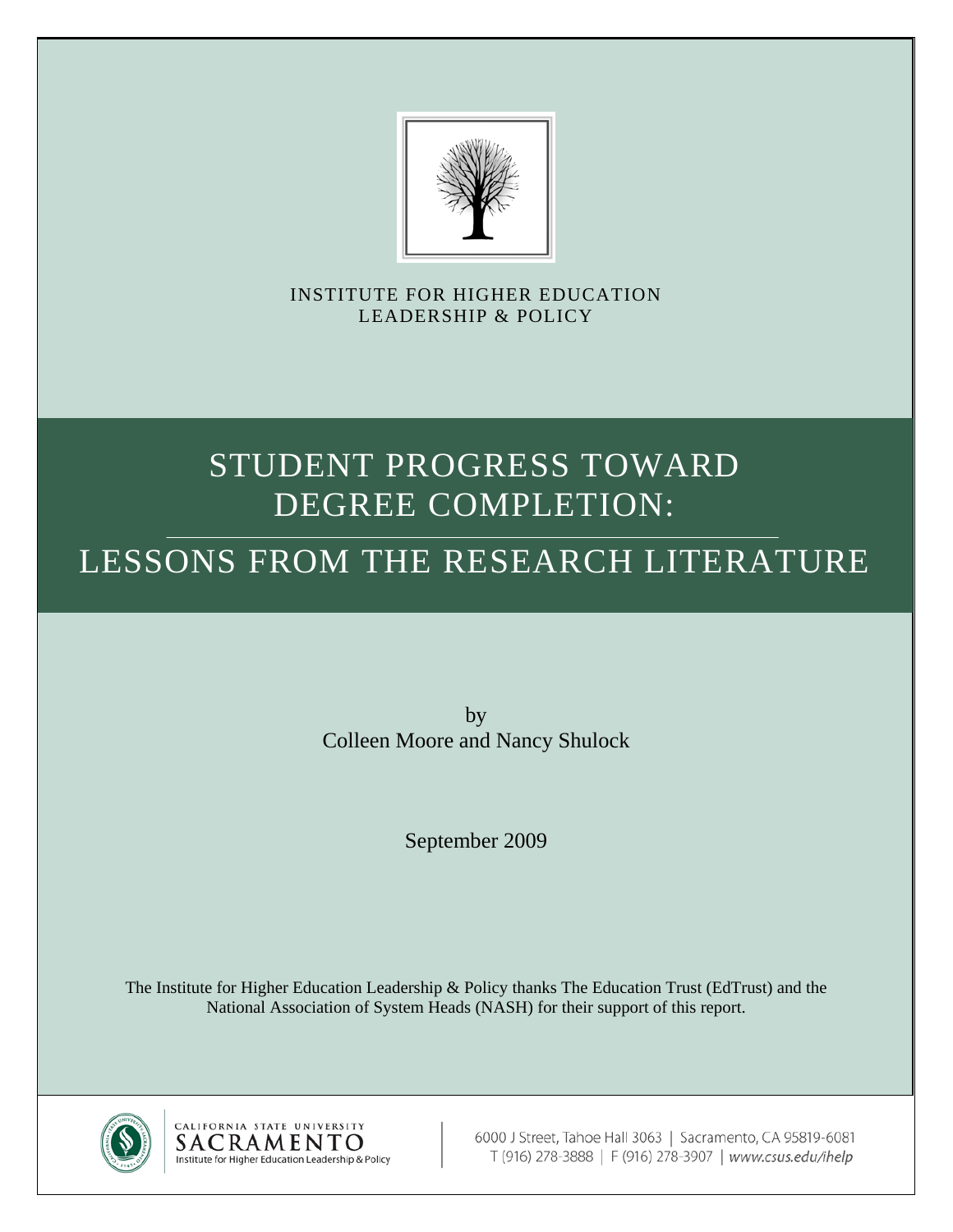# Efforts Growing to Monitor Student Success

There is a growing recognition of the need to increase the number of Americans earning college degrees as evidence mounts that the country's economic competitiveness is declining. A telling indicator of declining fortunes is that the country is doing less well in educating new generations than are many other nations. While the U.S. is first among the 29 Organisation for Economic Co-operation and Development (OECD) nations in the percent of its population ages 55 to 64 with an associate's degree or higher, its ranking falls to  $10<sup>th</sup>$  for the younger population ages 25 to 34.<sup>1</sup> Recently, President Obama raised awareness of the serious deficiency in education levels and called for the nation to once again lead the world, by 2020, in the share of the population with college degrees.<sup>2</sup> But without intervention, the trend of declining educational attainment will continue as better-educated older workers retire and are replaced by individuals with lower levels of education and skills, placing the economic health and social fabric of the nation at risk (Kirsch, Braun, Yamamoto, & Sum, 2007).

The OECD data show that the U.S. is still near the top in college participation rates but ranks near the bottom among OECD nations in college completion rates. Low rates of completion have increased interest in monitoring student progress and success with a goal of improving outcomes. The former U.S. Secretary of Education's Commission on the Future of Higher Education (2006) recommended formation of a national database to track student success. While concerns over privacy and other issues have made development of such a student-level data base unlikely at the national level, many state governments are developing student unit record systems and accountability programs to monitor student outcomes in their public colleges and universities.<sup>3</sup>

Foundations are also sponsoring a number of efforts aimed at developing better ways of measuring and monitoring student success. The Cross-State Data Work Group, a collaboration of seven states participating in the Lumina Foundation's *Achieving the Dream* initiative, recently developed some measures of student outcomes in community colleges and tested them with data from several states (Jobs for the Future, 2008). Funding through both the *Achieving the Dream* initiative and the Ford Foundation's Bridges to Opportunity project was used by the Community College Research Center to develop a set of student success measures for community colleges (Leinbach & Jenkins, 2008).

# Challenges of Measuring Student Progress and Success

 $\overline{1}$ 

Efforts to measure student success have generally been limited to retention, graduation, and transfer rates (see Table 1), but these measures are inadequate to fully understand student progress and degree completion. They are especially inadequate in providing guidance as to how to *improve* student progress and degree completion. These measures have traditionally examined only full-time students beginning in a fall term, and have only tracked retention and graduation within the institution where a student first enrolled.<sup>4</sup> But attendance patterns have

<sup>&</sup>lt;sup>1</sup> Organisation for Economic Co-operation and Development, *Education at a Glance 2008*<br><sup>2</sup> Field, K. (2000), Obems plodges to support advestion, urging all Americans to get imera

<sup>&</sup>lt;sup>2</sup> Field, K. (2009). Obama pledges to support education, urging all Americans to get 'more than a high school

diploma.' *The Chronicle of Higher Education*, February 25.<br><sup>3</sup> Information on the status of Student Unit Record (SUR) systems by state is available from the National Center for Higher Education Management Systems at http://www.nchems.org/c2sp/sur/.

<sup>&</sup>lt;sup>4</sup> For example, the graduation rates calculated as part of the U.S. Department of Education's Integrated Postsecondary Education Data System are based on a cohort of first-time/full-time degree-seeking students completing a program within 150% of the normal time at the original institution.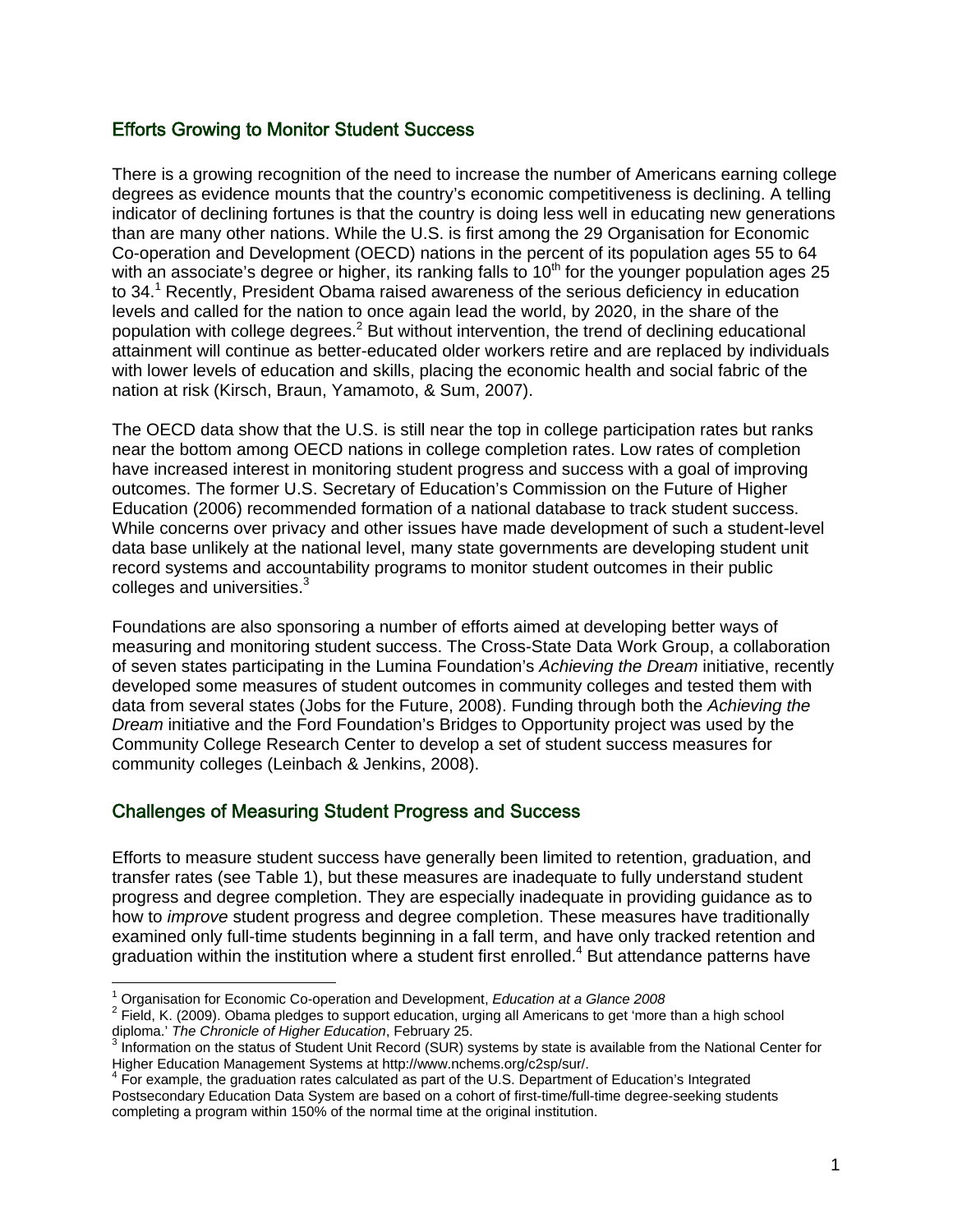changed. More students are attending college part time, and are enrolling in multiple institutions along the path to a degree (Adelman, 2006).

Traditional measures are particularly difficult to apply to community college students, given both the greater likelihood of non-traditional attendance patterns (Adelman, 2005) and the multiple missions of community colleges that make it a challenge to identify students who are enrolling for the purpose of completing a college credential. There is a special challenge in measuring the success represented by transferring from a community college to a university. Some students complete all lower-division requirements before transferring. Other students may complete only a few courses at a community college before moving on to a four-year institution. While both of these circumstances represent a "transfer," they are not equivalent in terms of the degree of progress they represent toward completion of the baccalaureate.

Finally, traditional measures of success ignore the intermediate outcomes that students must achieve on the path to degree completion, including finishing any needed remediation and completing particular courses or sets of courses (i.e., general education requirements or coursework needed for transfer from a community college to a university). By ignoring these intermediate outcomes, traditional measures fail to provide any guidance for interventions to increase degree completion.

| <b>Ultimate Outcomes</b> |                         | <b>Intermediate Outcomes</b> |                  |                                          |
|--------------------------|-------------------------|------------------------------|------------------|------------------------------------------|
| $\blacksquare$           | <b>Graduation rates</b> | $\blacksquare$               |                  | Term-to-term retention                   |
|                          | Degrees awarded         | $\blacksquare$               |                  | Year-to-year retention                   |
|                          |                         | $\blacksquare$               |                  | Transfer from community college to four- |
|                          |                         |                              | year institution |                                          |
|                          |                         |                              | $\circ$          | without completing two-year              |
|                          |                         |                              |                  | transfer curriculum                      |
|                          |                         |                              | $\circ$          | after completing two-year transfer       |
|                          |                         |                              |                  | curriculum                               |

**Table 1 Traditional Measures of Student Success** 

The research literature on postsecondary student success points to achievements along the college pathway that may give students momentum toward successful degree completion. Tracking these intermediate outcomes would allow institutions to identify where student progress stalls, and would point them toward administrative and curricular reforms that could increase degree completion. Federal and state governments could use the information to set better policies that would enable institutions to help more students succeed. Accountability systems that recognize intermediate outcomes may also reduce institutional resistance to measuring student success, particularly among community colleges who serve the students with the most challenges to overcome on the path to degree completion.

# Lessons from the Research Literature

There is a general consensus among researchers that college students are more likely to complete a degree if they come from higher-income families, have parents who went to college, have stronger academic preparation in high schools, enroll in college shortly after high school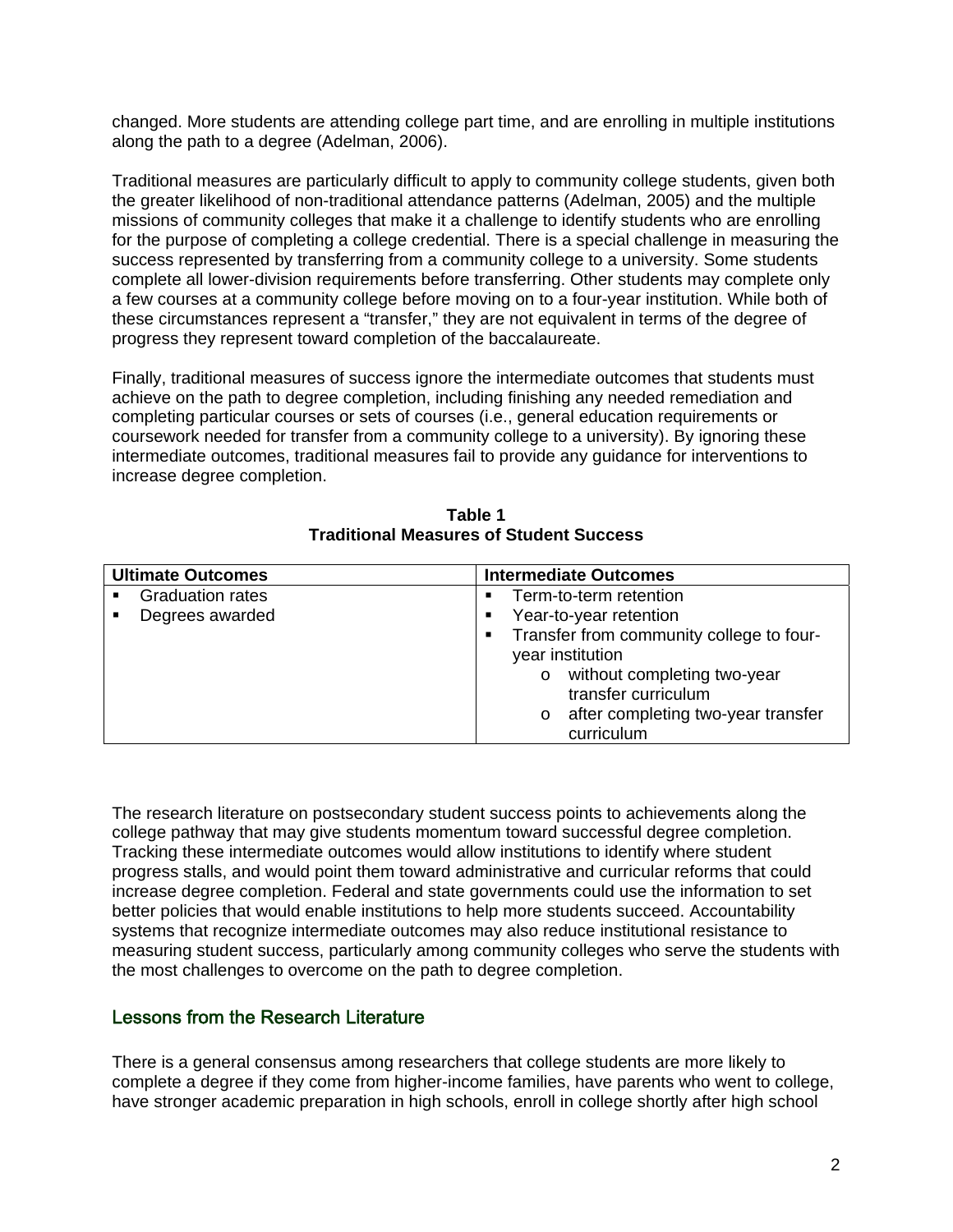graduation, are committed to a goal of completing a degree, and attend college full time without interruption (Adelman, 2006; Calcagno, Crosta, Bailey, & Jenkins, 2006). These factors, while well understood, do not provide institutions or governments with specific guidance on measuring student progress toward a degree or intervening with new policies and procedures to increase student success. In fact, understanding these factors really just tells us that "traditional" students are more successful, likely because our postsecondary institutions were designed at a time when most students fit that profile. Given the growing populations of non-traditional students, we need to redesign our institutions and educational programs to be effective with today's students.

There has been considerable attention paid to addressing some of the factors that affect college success by, for example, improving preparation through better alignment across K-12 and postsecondary education and by doing early outreach to families around college preparation, admissions, and financial aid. A more recent and growing part of the literature is aimed at helping institutions and policymakers deal with the realities of non-traditional student populations through identifying at-risk students and developing policies and procedures to foster their success.

# Credit Accumulation

Much research has emphasized the importance of early accumulation of college credits as a means of providing momentum toward degree completion. Adelman's (1999) analyses of national data for students intending to complete a bachelor's degree indicate that earning fewer than 20 units in the first year of enrollment is negatively related to completion. Other research supports this finding, with one study demonstrating that, among students beginning their enrollment in a 4-year institution, only 45 percent of those completing fewer than 20 units in the first year went on to complete a degree compared to 91 percent completion among students with 30 credits in the first year (McCormick & Carroll, 1999). An analysis focused on firstgeneration students found that they earn fewer credits in the first year than other students (Chen & Carroll, 2005). Completing 30 credits in the first year was positively related to degree completion among these students.

While the studies cited above focused primarily on students enrolled in four-year institutions, other research has confirmed the importance of early credit accumulation for community college students. In an analysis of students beginning in community colleges, Adelman (2005) found that bachelor's degree attainment was 15 percent lower for students who earned less than 20 credits in the first calendar year of enrollment compared to students who earned 20 or more credits. A recent analysis of first-time, degree-seeking students in Florida's community college system found that reaching each of three credit thresholds - 24, 36 and 48 semester units – was associated with a higher likelihood of transferring to a university (Roksa & Calcagno, 2008). Another study of Florida's community college students found that reaching the point of earning 20 non-remedial credits increased the odds of graduating (Calcagno et al., 2006). An analysis of older and low-skill students in Washington's community and technical college system found fairly low rates of completion, but identified the accumulation of one-year of college credits (30 semester units) and some kind of credential to be the "tipping point" that resulted in wage gains (Prince & Jenkins, 2005).

An analysis of community college students, using data for all Florida colleges and for institutions in other states participating in *Achieving the Dream,* points to the importance of monitoring credit accumulation over time (Marti, 2007). The study identified sub-groups of students based on their attendance patterns over three years. The results indicate that students who accumulated credits at a declining rate over successive terms (labeled "long-term decliners" in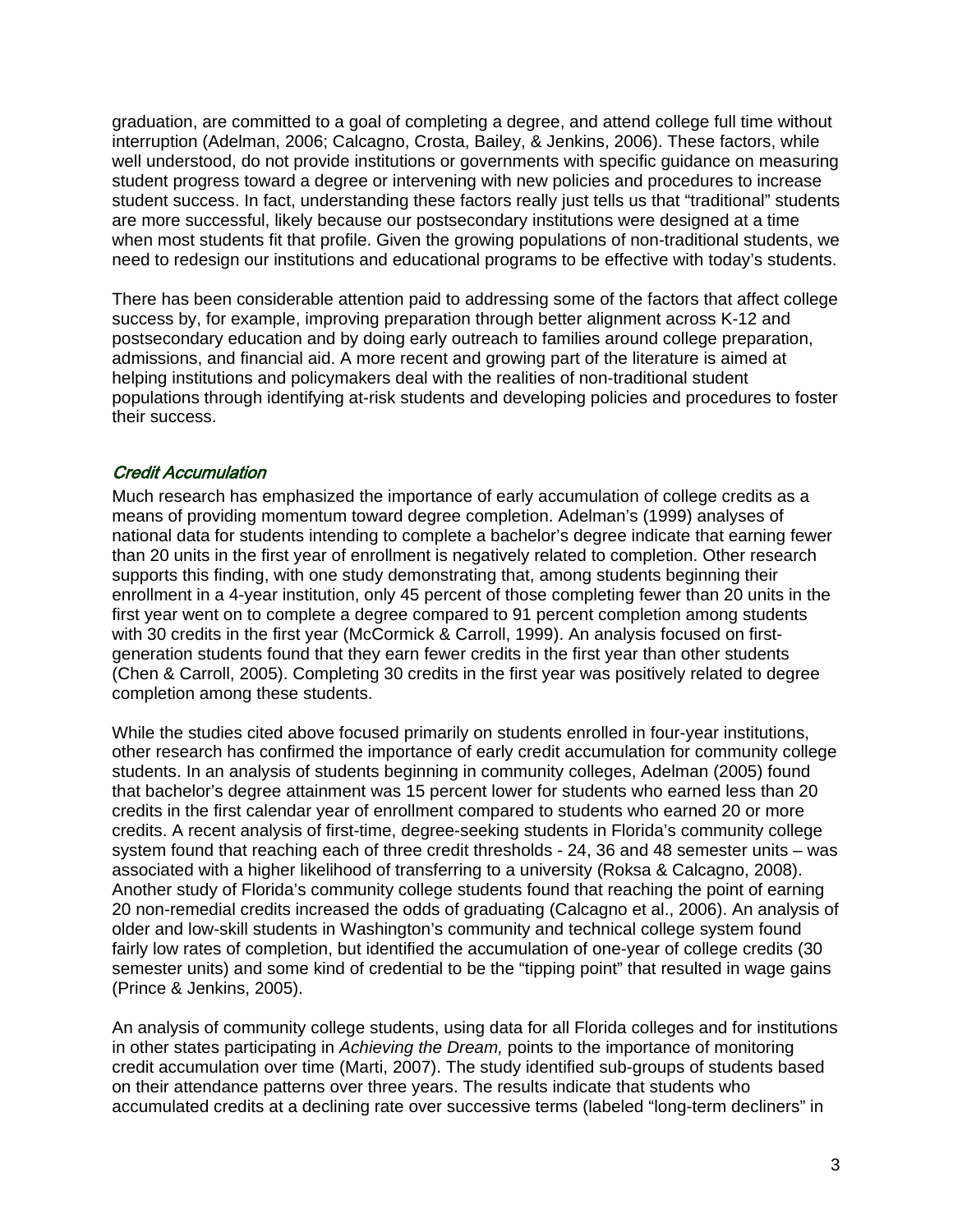the study) were less socially and academically engaged in college according to their responses to the Community College Student Report.<sup>5</sup> These students were notably less engaged than students who attended only part-time but accumulated credits at a steady pace across terms, suggesting that the decline in credit accumulation was a marker of limited engagement and of being at high risk of dropout.

Some research also suggests that accumulating credits during summer terms increases overall credit accumulation (McCormick & Carroll, 1999) and the likelihood of degree completion (Adelman, 2005; 2006). The impact of summer term credits may be especially high among African-American students. In one study, among black students who initially enrolled in fouryear colleges, the rate of degree completion was 78 percent for those who earned more than four summer-term credits, compared to 21 percent for students who earned no credits during the summer (Adelman, 2006). Among students initially enrolling in community colleges, Adelman (2005) found that earning any credits during summer term increased the probability of bachelor's degree completion by 20 percent.

#### Gateway Courses

 $\overline{a}$ 

Many studies also suggest the importance of completing certain gateway courses, especially math, early in their college career. Using data from the National Education Longitudinal Study (NELS:88), Adelman (2006) found that, among students who began their studies in either a community college or a university and completed a bachelor's degree, more than 70 percent had successfully completed credits in math courses during the first two years of enrollment. About half as many of the students who did not complete a degree had earned credits in college-level math in the first two years. Another study using similar data from an earlier national survey (High School & Beyond [HS&B]) found that completing college-level math courses increased the probability of bachelor's degree completion, with the largest effect for completion of three math courses, which increased the chance of degree completion by 42 percent (Cabrera, Burkum, & La Nasa, 2005). And an analysis of data in one large public university found that freshmen who took no math courses were five times less likely to return the following year, and that performance in the first-year math course was the second strongest predictor of retention after first-year GPA (Herzog, 2005).

A number of studies have found the probability of transfer and degree completion to be related to math course-taking for community college students. Cabrera and his colleagues (2003; 2005) found that community college students who completed two math courses were 19 percent more likely to transfer. An analysis of students initially enrolling in community colleges found that the number of credits earned in college-level math was a significant predictor of both transfer to a university and earning an associate degree (Adelman, 2005). Each step up the three levels of math credits earned (none, 1 to 4, more than 4) increased the probability of transfer by 22.7 percent and the probability of earning an associate degree by 11.5 percent. A recent analysis of first-time, degree-seeking students in Florida's community college system found that students who passed a college-level math course were more than twice as likely to transfer as those who did not (Roksa & Calcagno, 2008). The effect was even stronger for students who had been academically unprepared for college at the time of enrollment. An academically unprepared student who passed a college-level math course was more than four times as likely to transfer as a similar student who did not.

 $<sup>5</sup>$  The CCSR, the survey instrument for the Community College Survey of Student Engagement (CCSSE), asks</sup> students about their college experiences — how they spend their time; what they feel they have gained from their classes; how they assess their relationships and interactions with faculty, counselors, and peers; what kinds of work they are challenged to do; and how the college supports their learning. See www.ccsse.org.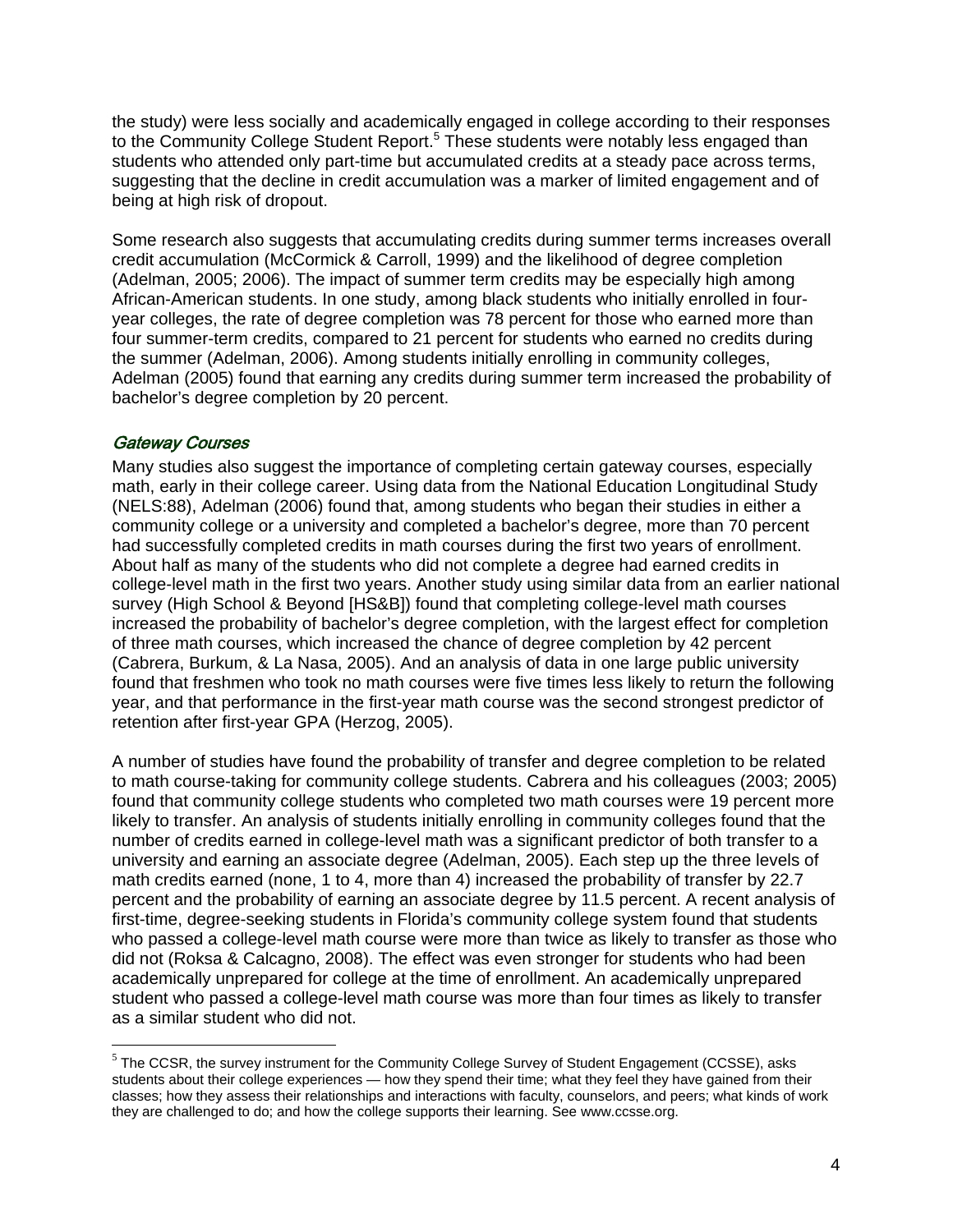Some studies suggest that completion of courses other than math can also serve as indicators of success. In their analysis of HS&B data, Cabrera and his colleagues (2005) found that students who took one science course were 20 percent more likely to complete a bachelor's degree, and students who took three science courses were 27 percent more likely to complete. Among community college students, those who took two science courses were 33 percent more likely to transfer and, among the lowest-income students, those who took only one science course were 55 percent more likely to transfer. The importance of college-level English courses as an indicator is not as clear. Adelman (2006) found a statistically significant difference in the percent of students who completed credits in college-level writing between students who successfully completed a bachelor's degree (85%) and those who did not (69%), but the difference was much smaller than for math. Roksa and Calcagno (2008) found no increase in the likelihood of transfer for community college students who passed a college-level reading course.

# Academic Performance

The overwhelming consensus in the research literature is that students' academic preparation in high school is strongly related to college outcomes (Adelman, 1999; Altonji, 1996; Berkner, He, Cataldi, & Knepper, 2002; Hoachlander, Sikora, Horn, & Carroll, 2003). However, some research suggests that the predictive strength of high school preparation declines when variables representing college academic performance are included in the models. DesJardins and his colleagues (2002) used HS&B data to replicate Adelman's (1999) influential *Answers in the Toolbox* study. Using a method that accounts for events taking place over time, they found that the predictive strength of high school academic resources declined when college GPA was included in the model. The authors argue that this finding demonstrates that high school preparation is important because it affects college GPA, which in turn predicts completion. In fact, every one-grade increase in college GPA doubled the chance of bachelor's degree completion, after controlling for high school preparation and other factors.

Other researchers have also noted the importance of college GPA as a predictor of student success. Cabrera and his colleagues (2003) found that every one-point increase in GPA increased the chance of bachelor's degree attainment by 32 percent. Adelman (1999) found that the probability of earning a degree among students who ever attended a four-year college increased by nearly 22 percent if their first-year GPA fell in the top 40 percent among their cohort. The first-year GPA of students initially enrolling in four-year universities has been found to be predictive of both second-year persistence (Herzog, 2005) and degree completion (McCormick & Carroll, 1999; Chen & Carroll, 2005; Herzog, 2005).

Adelman (1999) has emphasized the importance of the *trend* in a student's GPA. He measured GPA at three points in time (first year, first two years, at end of undergraduate career) and found that students with rising GPAs were more likely to earn a bachelor's degree than students with GPAs that either remained constant or declined over time.

# Course Completion

A number of studies have concluded that excessive course withdrawals have a negative impact on degree completion (Adelman, 1999, 2005, 2006; Cabrera et al., 2005; Chen & Carroll, 2005; Summers, 2000), making measures of a student's rate of successfully completing courses an important indicator of likely success. Adelman (2006) found that withdrawing from or repeating 20 percent or more of courses decreased the probability of bachelor's degree completion by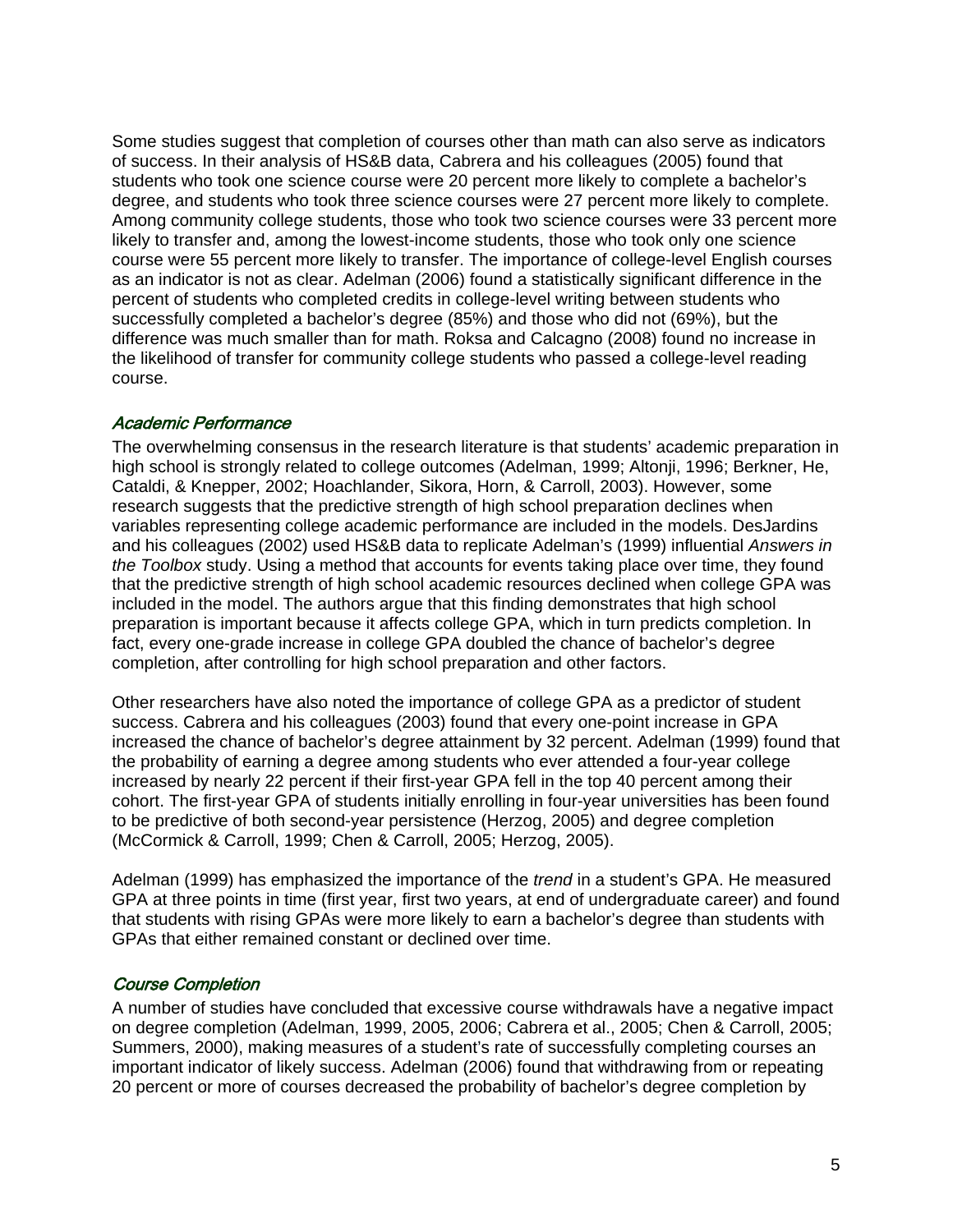nearly half. In a study of community college students, he found that the same level of course withdrawal reduced the probability of transfer by 39 percent (Adelman, 2005).

Others have found somewhat smaller but still substantial effects of excessive course withdrawal. In analyses by Cabrera and his colleagues (2005), students who dropped 10 to 20 percent of courses were 13 percent less likely to complete a degree, and those who dropped 20 percent or more were 27 percent less likely to complete. In examining the success of firstgeneration students, Chen and Carroll (2005) found that students who withdrew from or repeated less than 10 percent of their courses were more likely to earn a bachelor's degree. Using administrative data for a large cohort of students attending California's community colleges, Moore and Shulock (2007) confirmed the results of the studies that used national survey data sets. As the percentage of courses dropped increased among community college students, the likelihood of completion declined after controlling for other factors, an effect that held for full- and part-time students and for students of all racial/ethnic groups.

# Support Programs for New Students

There is a considerable amount of research indicating that a variety of programs intended to provide students with early support are associated with better student outcomes, making participation in such programs a potential indicator of momentum toward completion.

#### First-Year Experience Programs

Several reviews of the literature on first-year experience programs have noted that much of the research is characterized by self-selection into programs, making it more difficult to attribute positive outcomes to the services received (Bailey & Alfonso, 2005; Muraskin and Wilner, 2004; Pascarella & Terenzini, 1991). However, some contend that "the consistency of the findings gives more weight to the positive conclusions" (Bailey & Alfonso, 2005, p. 15). Studies demonstrate that first-year experience programs increase persistence and success by emphasizing social integration with faculty and peers and by offering academic help and advising to new students (Pan, Guo, Alikonis & Bai, 2008). A recent study of more than 20,000 students in 45 four-year universities indicates that intent to persist in college increases along with students' ratings of first-year seminars as more effective in imparting good study skills, providing information about campus policies, and increasing engagement with peers and cocurricular activities (Porter & Swing, 2006).

#### Orientation Courses

In research related to first-year experience programs, a number of studies have demonstrated the benefit to students of taking an orientation or "college success" course upon enrollment in college. These courses are intended to provide students with information on study skills, goal setting, and campus facilities and support services. Studies done in both four-year universities (Boudreau & Kromney, 1994; Sidle & McRenolds, 1999) and community colleges (Derby & Smith, 2004; Glass & Garrett, 1995; Scrivener, Sommo, & Collado, 2009; Stovall, 1999; Zimmerman, 2000) indicate that students who take an orientation course upon enrollment in college complete their courses at higher rates, earn more total credits, maintain higher GPAs, and are more likely to persist and graduate. There is some indication that the positive effects are particularly strong for under-represented minority students (Stovall, 1999; Strumpf & Hunt, 1993) who often enroll with less "college knowledge" than other students.

Much of the evidence supporting the value of orientation courses is based on single-institution studies, making it difficult to generalize the findings to the broader population of college students. However, two recent studies examined the impact of a "student life skills" (SLS)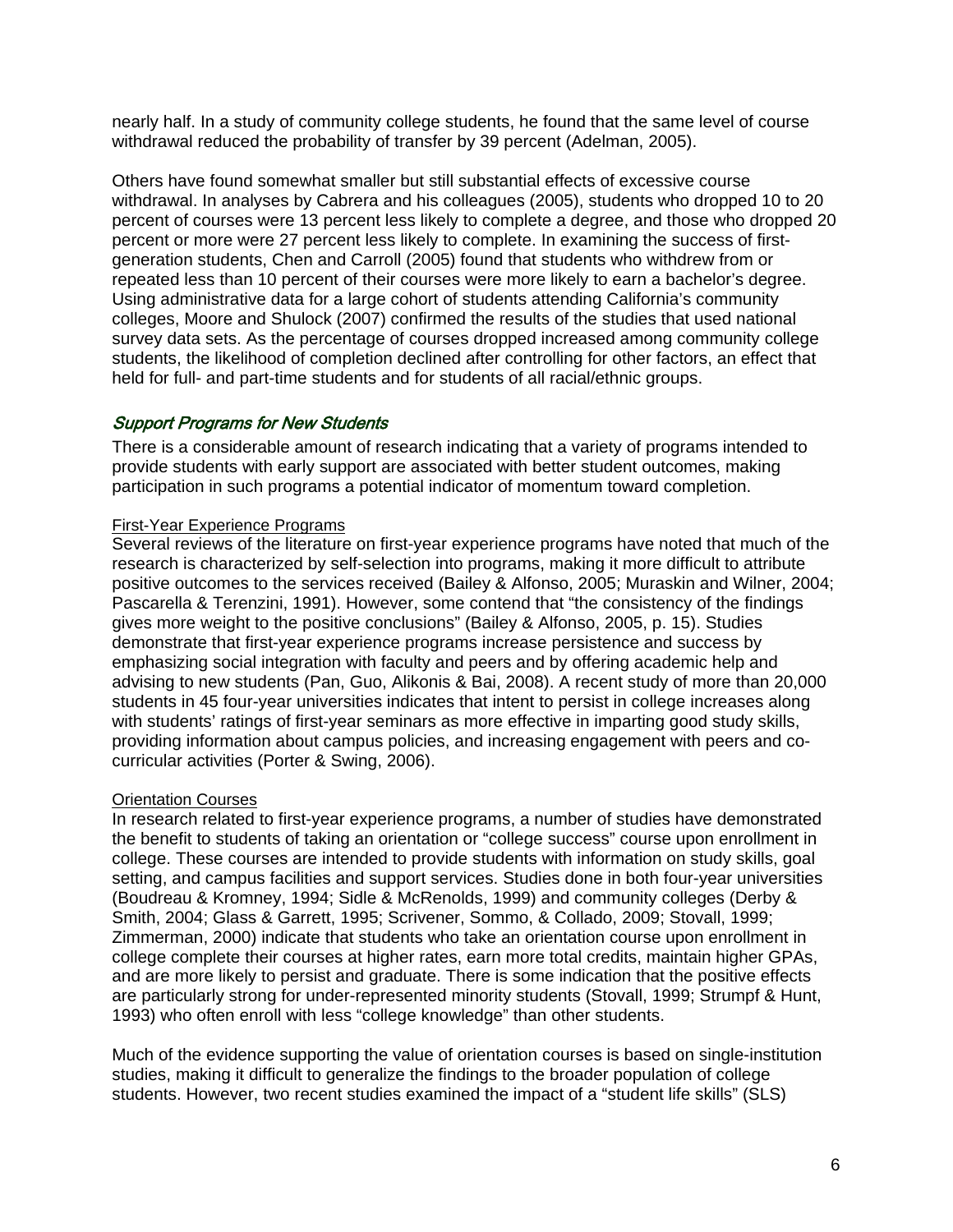course for large numbers of students attending Florida's community colleges. Descriptive analyses by the Florida Department of Education (2006) found that students who completed an SLS course were more likely than students who did not complete such a course to persist, to earn a certificate or degree, or to transfer to the state's university system. Zeidenberg and his colleagues (2007) used similar data in statistical models to study the impact of SLS courses after controlling for student characteristics and academic preparation. They found that students who enrolled in a SLS course were eight percent more likely to complete a credential, three percent more likely to transfer, and eight percent more likely to remain enrolled after five years. The effects held for both remedial and non-remedial students.

#### Learning Communities

 $\overline{a}$ 

Learning communities generally involve a group of new students taking several classes together as a cohort, with the instructors of those classes coordinating course outlines and jointly reviewing student progress. A recent review of the literature on learning communities in fouryear institutions concluded that, while the research is weakened by self-selection issues, most studies demonstrate a positive impact of learning communities on academic achievement as measured by GPA, credit accumulation or self-reported learning (Andrade, 2007). Other positive outcomes noted in the studies reviewed include increased persistence, greater engagement, and higher student satisfaction. Using self-reported data for more than 80,000 students who took the National Survey of Student Engagement,<sup>6</sup> Zhao and Kuh (2004) found that participation in learning communities was associated with better academic integration, more interaction with faculty, more active and collaborative learning, greater satisfaction with the college experience, and gains in self-reported learning outcomes.

A number of studies have suggested that learning communities produce positive outcomes for community colleges students as well. Tinto (1997) evaluated the course success and retention rates of community college students in learning communities, finding that these students were more likely to pass a set of courses than were other students enrolled in those courses, and they were more likely to re-enroll the following year. A more recent study conducted in 13 community colleges found that students in learning communities had more positive views of peers and instructors, spent more time with other students on academic activities, felt more supported and encouraged by the college community, and were more likely to believe that their coursework emphasized higher order thinking skills (Engstrom & Tinto, 2007). Students in learning communities were five percentage points more likely to persist one year later, leading the authors to conclude that learning communities had modest effects on academic outcomes but more substantial effects on social integration and engagement. Minkler (2002) also found that community college students in learning communities had higher rates of retention and earned the same or better grades than students taking similar stand-alone courses.

The Opening Doors Demonstration Project<sup>7</sup> recently examined the impact of learning communities in a community college using random assignment, overcoming the typical problems of self-selection. A preliminary evaluation found that students assigned to learning communities were more likely to pass their first semester courses and less likely to drop courses than were similar students in a control group, although second-term retention rates did

 $6$  The National Survey of Student Engagement (NSSE) is a survey of four-year college and university students nationwide about student participation in programs and activities that institutions provide for their learning and personal development. It measures how undergraduates spend their time and what they gain from attending college.<br>See http://nsse.iub.edu/index.cfm.

 $\mathrm{^{7}}$ The Opening Doors Demonstration Project is working with community colleges in several states to design and implement new types of financial aid, enhanced student services, and curricular and instructional innovations, with the goal of helping low-income students earn college credentials. See www.mdrc.org/project\_31\_2.html.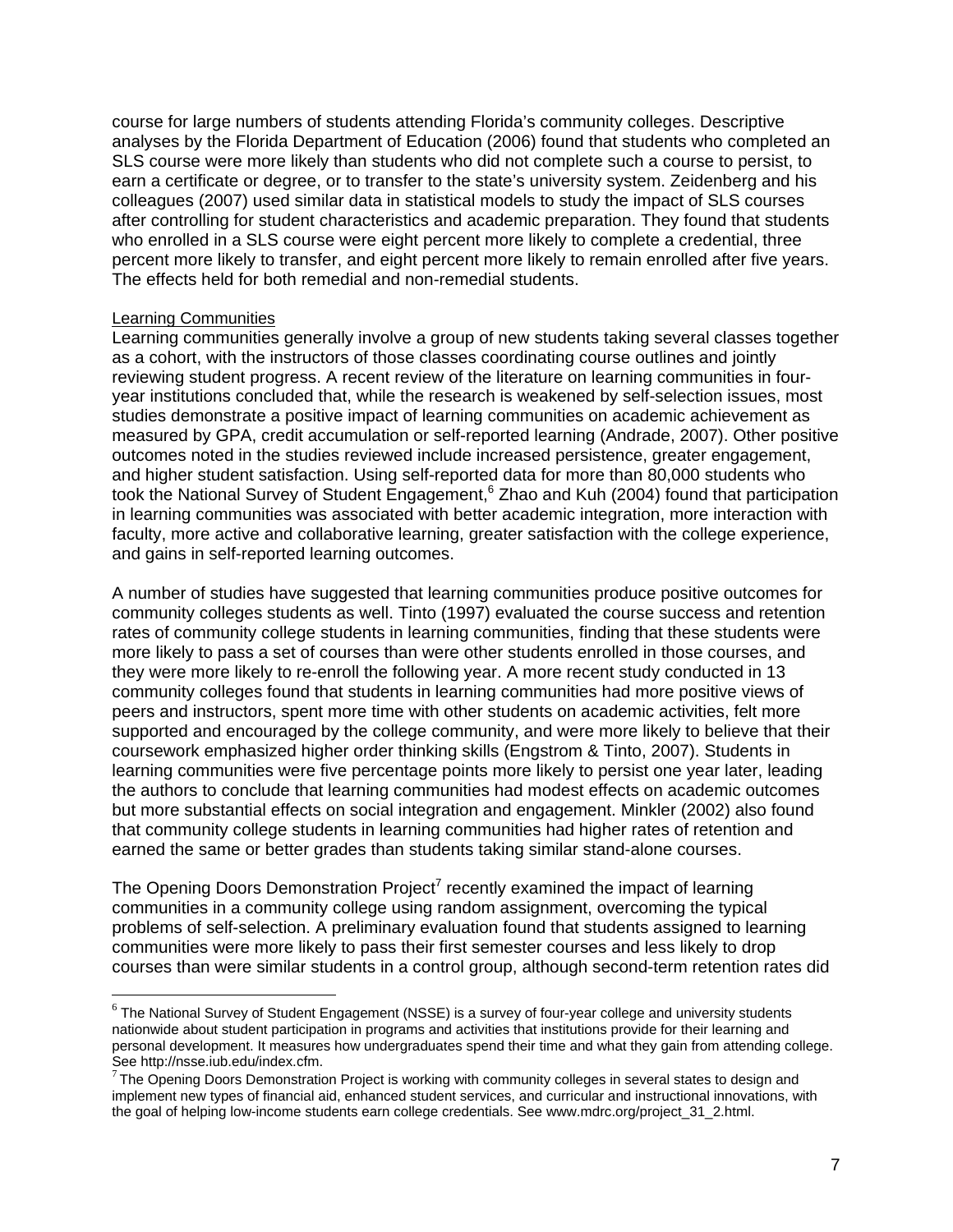not differ between the two groups (Bloom & Sommo, 2005). A more recent evaluation of the same program found positive impacts on course completion and credits earned, but only for the semester in which the students were enrolled in the learning community (Scrivener et al., 2008). There was no impact on persistence in the next two semesters, although students in the learning community were more likely to be enrolled three semesters later. The learning community students were found to be more engaged and to have a stronger sense of belonging to the campus community.

# Remediation

 $\overline{a}$ 

Many students enroll in college academically unprepared for college-level work, making the need for remediation a major barrier for students to overcome on the pathway to a degree (Goldrick-Rab, 2007), and suggesting that the successful completion of remediation is a possible indicator of momentum. The current research literature leaves uncertainty about the efficacy of remedial education, with many arguing that the current pedagogical approaches in use in most community colleges are not effective with a population that failed to master basic skills when exposed to similar approaches in high school (Bailey, 2009; The Carnegie Foundation for the Advancement of Teaching, 2008; Grubb, 1999). Research evaluating the effectiveness of remediation is complicated by self-selection into remedial courses (Levin & Calcagno, 2008) and by the diverse set of policies and practices across states and institutions related to assessment of students' skills and placement into appropriate courses (Bailey & Alfonso, 2005).<sup>8</sup> Some students who need remediation do not enroll in the courses, or enroll but fail to complete the entire sequence of courses the assessment of their skills would suggest is needed, complicating efforts to evaluate the effectiveness of remediation and the relationship between developmental education and degree completion.

Some research has found that remediation can be effective in improving the skills of underprepared students, with several studies indicating that students who successfully complete remediation and transition into college-level courses have persistence and success rates similar to those who start directly in college-level courses (Attewell, Lavin, Domina, & Levey, 2006); Kolajo, 2004; Office of Program Policy Analysis & Government Accountability [OPPAGA], 2007; Waycaster, 2001). One large study of Ohio community college students found that students placed in remediation were more likely to transfer to a university than were students with similar levels of readiness who attended colleges where placement in remedial classes was not required (Bettinger & Long, 2005).

While these studies offer evidence of the effectiveness of remediation, a recent study of students in both two-year and four-year colleges in Texas found little evidence that remediation improves rates of success for underprepared students (Martorell & McFarlin, 2007). Texas requires students who score below a specific cut-off on the test administered under the Texas Academic Skills Program to enroll in remediation, so the researchers compared the outcomes of students who scored just below the cut-off to those with comparable preparation levels who scored just above the cut-off and were not required to take remedial courses. While the students assigned to remediation had somewhat better grades in the first college-level math course taken, there was a small negative effect on the likelihood of completing at least one year of college and no difference in the probability of earning a college degree. A similar study of Florida community college students found little impact of remediation on success in college-level courses or the likelihood of completion (Calcagno & Long, 2008).

 $8$  For a discussion of the literature on a wide variety of topics related to remediation, see the recent review conducted by the Center for Student Success, part of the Research and Planning Group for California Community Colleges (2007)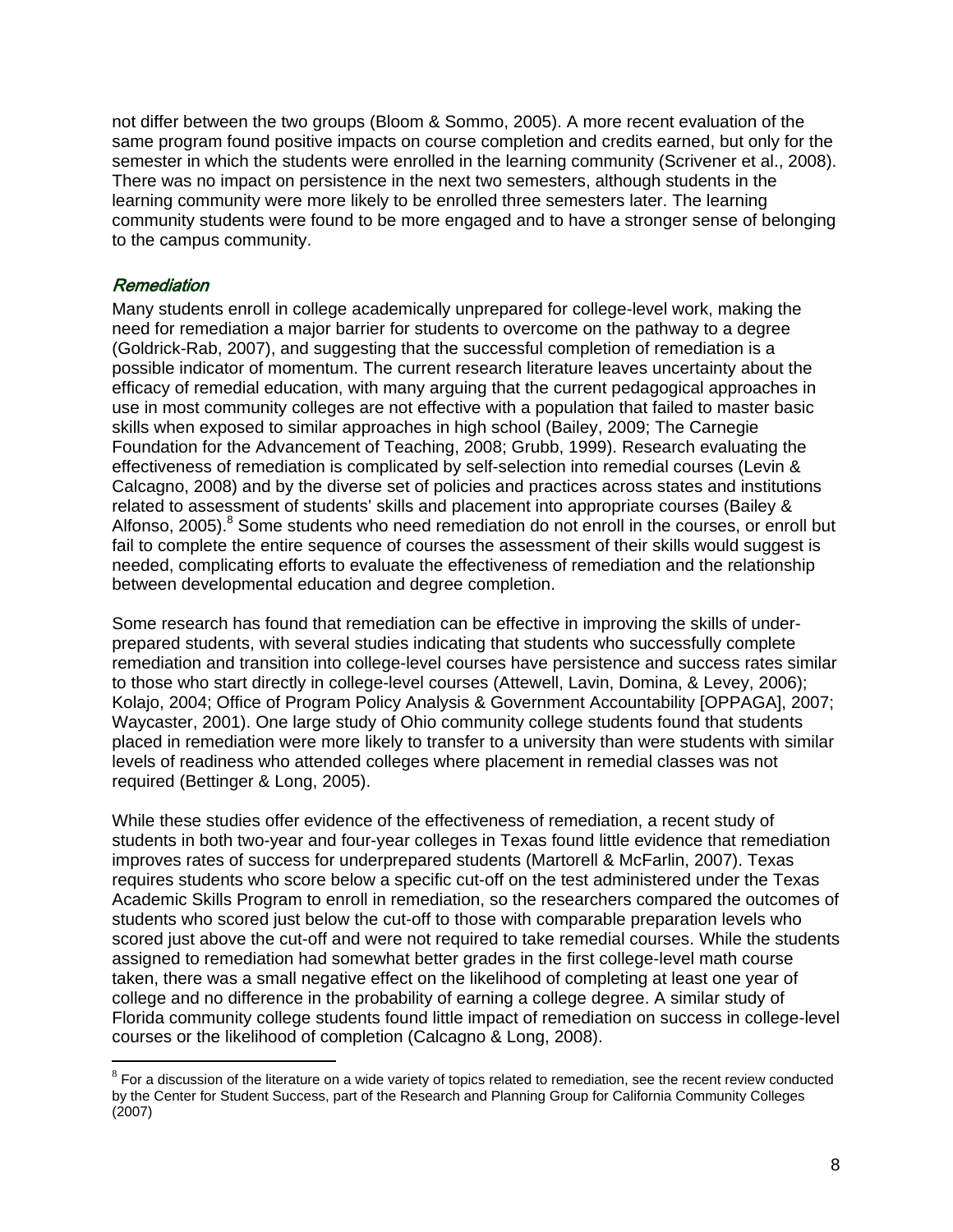The large-scale studies from Texas, Florida and Ohio had mixed results regarding the effectiveness of remediation, with little evidence in the Texas and Florida studies that remedial courses are helpful, but some positive effects of enrolling in developmental education in Ohio. Given that these studies focused only on students who scored just above and just below the cut-off score used to assign students to remediation, the findings suggesting little benefit of remediation do not necessarily apply to very low-scoring students for whom remediation may offer greater benefits. Also, the studies summarize the average effect of remediation at the state level, obscuring any evidence of more effective remediation at some institutions or for certain groups of students.

The benefits of remediation may vary by the type of coursework, although the research findings in this area are also inconsistent. A number of studies have shown better outcomes for students requiring only math remediation (Bettinger & Long, 2005; Kolajo, 2004; OPPAGA, 2007), while at least one study has found larger positive effects for remedial coursework in reading and writing (Attewell et al., 2006). The benefits may also vary by students' age, with one recent study finding that students over age 25 gain greater benefits from remedial coursework in math than do younger students (Calcagno et al., 2006). Students who enroll in remedial coursework immediately upon entering college have better outcomes than those who delay remediation (Castator and Tollefson, 1996; Weissman, Bulakowski, & Jumisko, 1997; Weissman, Silk, & Bulakowski, 1997).

A major action-research project to identify ways to improve pre-collegiate instruction and outcomes was recently completed (The Carnegie Foundation for the Advancement of Teaching, 2008). The project involved eleven California community colleges. While the research identified some promising approaches, its recommendations underscore the need for concerted and coordinated efforts by faculty and institutional leaders to improve pre-collegiate instruction through experimentation and data collection and analysis of interventions and their impacts on student learning.

Based on his recent review of the research on remedial education, Bailey (2009) recommends that institutions (1) ensure that assessment practices focus on what individual students need to be successful in college-level courses rather than just placement in a developmental sequence, (2) incorporate more academic support services into college-level courses in recognition of the ambiguity in precisely determining the skills and likely outcomes of students through an assessment test, and (3) develop accelerated remedial strategies to minimize the time necessary for students to enroll in college-level courses.

# Other Issues

A few other issues show up in the research literature on student success that may apply to developing measures of intermediate student outcomes. In a study of factors related to academic success among college sophomores in a public university, Graunke and Woosley (2005) found that commitment to a major by the second year of college was a positive predictor of GPA.

In community colleges, research on the impact of registering late for classes has generally concluded that late registrants have higher course withdrawal rates, lower GPAs, and lower retention rates (Freer-Weiss, 2004; Smith, Street & Olivarez, 2002; Summers, 2000). In a study of a large cohort of students in California's community colleges, Moore and Shulock (2007)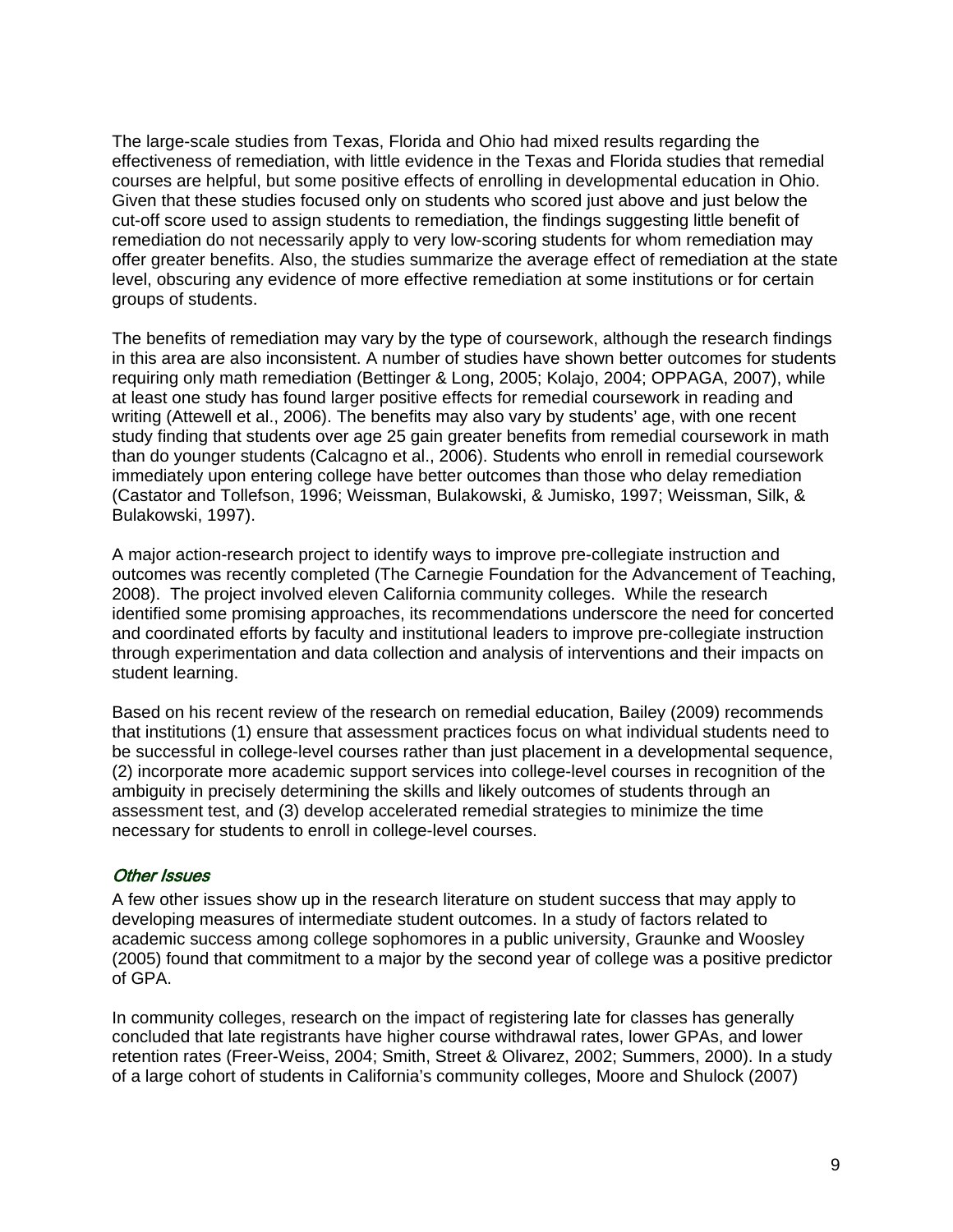found that as the share of courses a student enrolled in late increased, the likelihood of transfer or certificate/degree completion declined, after controlling for other factors.

Finally, several studies have suggested that the factors predicting student success may differ for various groups of students. For example, Stratton and his colleagues (2007) found that, while lower grades during freshman year were associated with dropping out for full-time students, part-time students with low grades were no more likely to drop out than part-time students with average grades (although their likelihood of drop-out was higher than for students with high grades). Credit accumulation may be a more important indicator for younger students than for older students, according to an analysis of Florida's community college data (Calcagno et al., 2006). Reaching the point of earning 20 credits increased the odds of graduating for all students, but the effect was larger among younger students (ages 17-20 on initial enrollment) than among older students (ages 25-65). And Roksa and Calcagno (2008) reported that the effect of credit accumulation on the likelihood of transfer was stronger for students who entered community college academically unprepared for college-level work than for college-ready students. These varying effects suggest that different measures of progress and success may be needed for different groups of students.

# Developing Intermediate Measures of Progress and Success

The body of research reviewed here can be used as a foundation for developing intermediate measures of student progress and success and identifying signals of students being on or off track for completing a degree. While some efforts to develop such measures are already underway, it is not clear that these efforts are taking full advantage of a comprehensive review of factors that contribute to student success. It is our hope that this report will provide some context for those efforts and spur other efforts to develop useful measures.

Much of the effort already underway has developed in relation to community colleges because of the multiple missions of that sector and the inadequacy of traditional graduation rates as a measure of student success. Some have noted that, when applied to community colleges, traditional outcome measures ignore any value-added of students meeting non-completion outcomes that result in increases in basic literacy and workforce skills (Morris, Phillips, Brock, Nagler, & Dowd, 2005). The research is clear, however, that there are negligible economic benefits to accumulating only a small number of college credits, with one year of college credits being the point at which economic benefits begin to accrue (Bailey, Kienzl, & Marcotte, 2004; Marcotte, 2006). This makes it essential to monitor completion rates for those community colleges students who do seek to earn a college credential.

An example of efforts to develop intermediate measures of student success in community colleges can be seen in the work of the Community College Research Center (CCRC) using administrative data from Washington's community college system (Leinbach & Jenkins, 2008). CCRC developed "milestones" and "momentum points" for several groups of students, with student groups defined based on their program objective or their initial course enrollments. "Milestones" were defined as measurable educational achievements that include both traditional measures of completing a certificate/degree and transfer, as well as intermediate outcomes like completing remediation. "Momentum points" were defined as shorter-term attainments that were empirically correlated with the completion of a milestone, such as completing a college-level math course. The goal is to use the information gained from such analyses "to identify college practices and student behaviors that are associated with successful outcomes and inform the development of policies and practices that address barriers to achievement." (p. 1).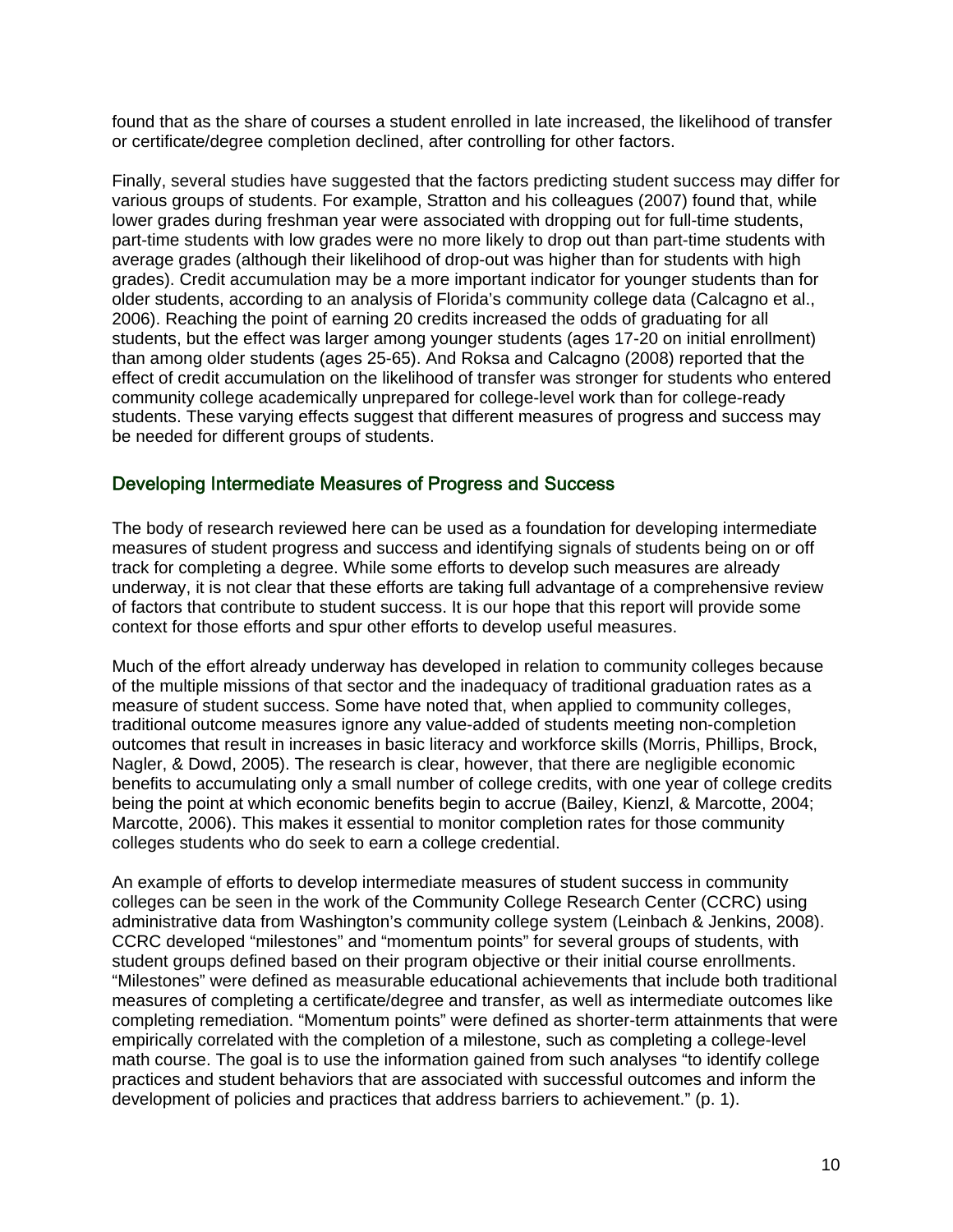In another example, the eleven states that have participated in either the Ford Foundation's Bridges to Opportunity or the Lumina Foundation's Achieving the Dream initiatives have developed a set of measures of success for community college students to help states improve system and institutional performance (Ewell, 2006). The indicators measure the success of students in reaching "milestone events" based on their initial starting place in the curriculum (adult basic education, developmental education, or college-level coursework). The recommended measures include traditional measures of persistence and completion as well as the rate at which skills-deficient students complete remediation and transition to college-level coursework.

While large-scale efforts to research and develop measures of intermediate student progress appear to be occurring largely in the two-year sector, some university systems are using intermediate measures of progress in addition to the standard retention rate. The California State University requires that students needing remediation upon entry complete such remediation within one year, and annually reports the share of students meeting that requirement.<sup>9</sup> The City University of New York includes several measures of intermediate progress in its performance management process including:

- $\Diamond$  the percent of students passing gateway courses with a C or better
- $\Diamond$  the percent of grades issued for withdrawals or no-credit repeats
- $\Diamond$  the average number of credits earned in the first year
- $\Diamond$  pass rates on skills tests following remediation
- $\lozenge$  the percent of students with 70 credits but no major.<sup>10</sup>

CUNY's use of each of these measures would seem to be supported by the research literature reviewed above.

Table 2 lists the milestones, or measurable intermediate outcomes, that should be tracked, depending on institutional type. For example, for students beginning their studies in a community college, transferring to a university represents a milestone on the pathway to earning a bachelor's degree. The purpose of tracking intermediate milestones is to provide more points along the road to degree completion to which data can be applied to identify appropriate behaviors, strategies, and interventions.

The research literature points to predictors of success related to three categories of student enrollment behaviors:

- 1. Remediation the importance of addressing any remedial needs immediately on enrollment
- 2. Gateway courses the benefit of early enrollment in and completion of certain gateway courses
- 3. Credit accumulation and related academic behaviors the importance of building momentum through academic behaviors that lead to the timely earning of college credits.

Tracking the predictors of success can help identify students at risk and point to appropriate interventions at the appropriate times in terms of practice and policy, with a goal of increasing the rate of certificate and degree completion.

 $\overline{a}$ 

 $9$  See Proficiency Reports of Students Entering the CSU System at www.asd.calstate.edu/performance/proficiency.shtml.

 $10$  For a description of CUNY's performance measures and goals, see

www1.cuny.edu/resources/performancetargets/2007\_08/performances\_07\_08.pdf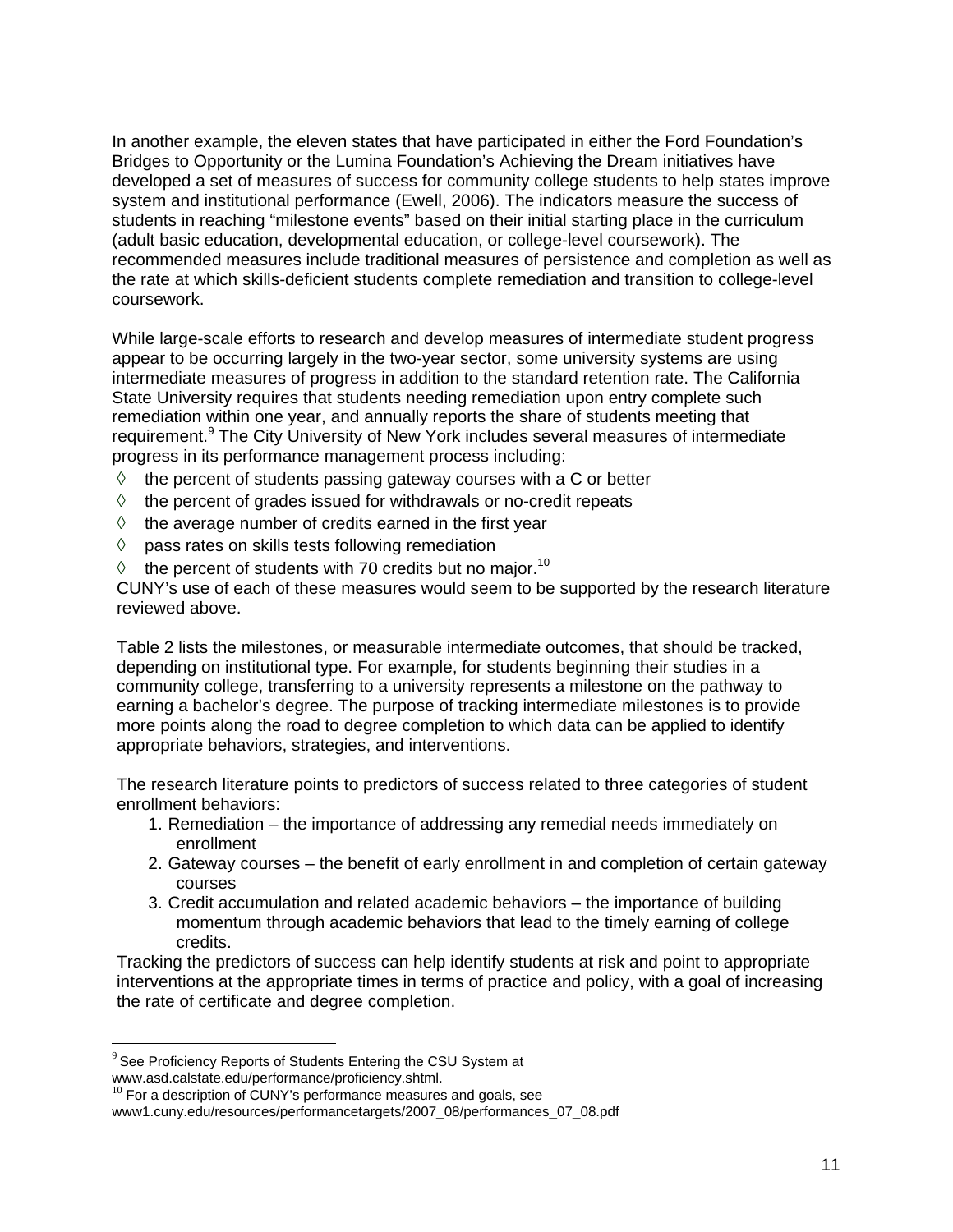| MIIGSLUIGS ANU I TGUILLUIS UI JULLESS                                                                                                                                                                                                                                                                                                                                                                                                                                       |                                                                                                                                                                                                                                                                                                                                                                                                                                                                                                                                                                                                                                 |  |  |  |
|-----------------------------------------------------------------------------------------------------------------------------------------------------------------------------------------------------------------------------------------------------------------------------------------------------------------------------------------------------------------------------------------------------------------------------------------------------------------------------|---------------------------------------------------------------------------------------------------------------------------------------------------------------------------------------------------------------------------------------------------------------------------------------------------------------------------------------------------------------------------------------------------------------------------------------------------------------------------------------------------------------------------------------------------------------------------------------------------------------------------------|--|--|--|
| <b>Milestones</b>                                                                                                                                                                                                                                                                                                                                                                                                                                                           | <b>Predictors of Success</b>                                                                                                                                                                                                                                                                                                                                                                                                                                                                                                                                                                                                    |  |  |  |
| Retention<br>$\blacksquare$<br>Complete needed remediation<br>Transition to college-level coursework<br>Earn one year of college-level credits<br>п<br>Complete general education (GE)<br>п<br>coursework<br>Complete community college transfer<br>п<br>curriculum<br>Transfer from community college to a<br>٠<br>university<br>without completing transfer<br>$\circ$<br>curriculum<br>after completing transfer curriculum<br>$\circ$<br>Complete certificate or degree | <b>Remediation:</b><br>Begin remedial coursework in first term, if<br>needed<br><b>Gateway Courses:</b><br>Complete college-level math/English in the<br>first year or two<br>Complete a college success course or<br>first-year experience program<br><b>Credit Accumulation and Related</b><br><b>Academic Behaviors:</b><br>High ratio of course completion (low rate<br>of course dropping and failure)<br>Complete 20-30 credits in the first year<br>п<br>Earn summer credits<br>Enroll full time<br>Enroll continuously, without stop-outs<br>On-time registration for courses<br>Maintain adequate academic performance |  |  |  |

**Table 2 Milestones and Predictors of Success** 

While each of these measures derives from the research on factors associated with retention and degree completion, more analysis is needed to determine the specific measures that are most appropriate depending on:

(1) the intended purpose of the measurement

Institutions could use specific indicators to identify whether particular students are on track for successful completion or whether they are at risk for dropping out. Institutions could use aggregate data to identify patterns and develop college policies and practices to better support student success. Systems and state governments could use aggregate forms of the indicators to monitor rates of student success to encourage system and institutional improvement.

(2) the type of institution

The research suggests that some of the same measures may be appropriate for both community colleges and four-year institutions, such as those measuring course dropping or academic performance. Even measures that are appropriate to both sectors, however, may need to be in somewhat different forms or measure different levels of achievement.

(3) the types of students

Some of the research suggests that different measures may be appropriate for different groups of students based on their age, their full- or part-time attendance status, or their readiness for college-level work at the time of initial enrollment. Given the various missions of community colleges, different measures may be required in that sector based on students' goals for enrolling.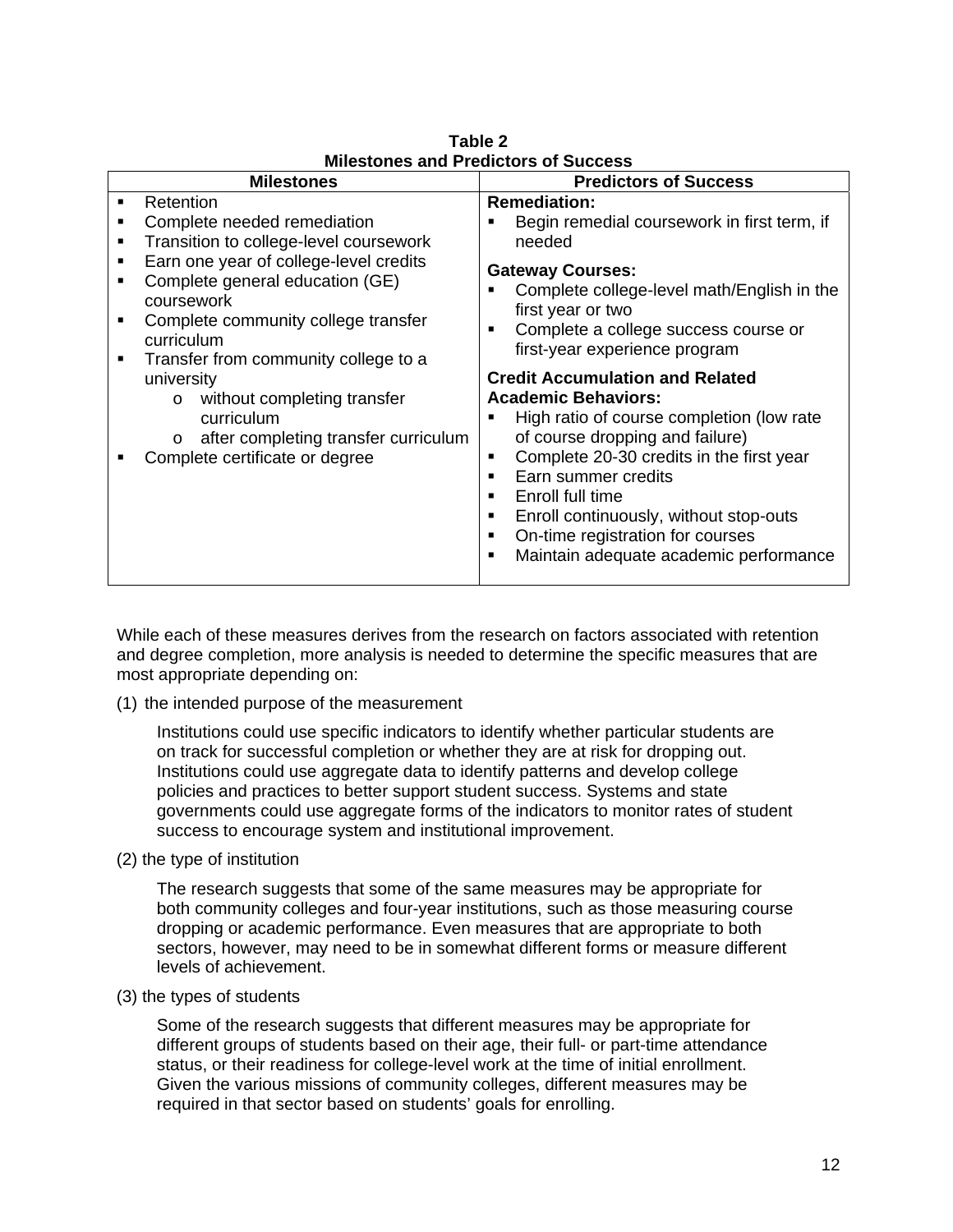Much of the research reviewed in this report has been conducted using the survey data collected and maintained by the National Center for Education Statistics. The large studentlevel databases maintained by states and by college and university systems have been underutilized in efforts to understand and improve student success. More research should be done using these data to confirm relationships and develop measures that are useful for tracking student progress toward degree completion.

# Using Better Measures to Help More Students Complete Degrees: Some Examples

While more research and analysis is needed, some institutions, systems and states are beginning to use the results of such measurement to identify best practices, support planning for improvement, and change policies to better support student success. For example, Zane State College, a two-year institution in Ohio, used data revealing poor first-year retention rates to develop a new policy requiring new students to take a one-credit course during their first year focused on the transition to college (Jaschik, 2008). Community colleges in Texas are also using results obtained through analyzing institutional data to change policies and practices. South Texas College has imposed mandatory orientation and limits on late registration in an effort to improve retention, while El Paso Community College started conducting assessment testing in local high schools to help students better prepare for college.

Some four-year colleges and universities are also making use of their institutional data. Analyses of student data at Pennsylvania State University revealed that low-income students who graduated did not differ much from their peers of similar income levels who did not graduate in terms of academic skills, but those who graduated passed most of their firstsemester coursework (Lederman, 2008). Penn State used this information to emphasize summer orientation programs, good early advising, first-year seminars and other efforts to help low-income students transition successfully into college. Purdue University mined years of its data to figure out what factors correlate with student success or failure (Rampell, 2008). It used the results of these analyses to develop an algorithm to identify at-risk students, and to implement an automated early warning system that sends messages to such students when they log into course websites, directing them to meet with their instructor or to use other campus resources.

Some states are also beginning to use data to identify and change policies to better support institutions in improving rates of student progress and success. Washington used the results of CCRC's analyses of student progress in reaching particular milestones to implement a new funding initiative (Washington State Board for Community and Technical Colleges, 2007). Community colleges in the state receive funding for every student who reaches defined "momentum points" including increasing basic skills, becoming college ready, completing a college-level math course, and earning 15 or 30 college units. Funding is also provided for certificates or degrees. The funding is intended to serve as incentive for colleges to measure student progress, share best practices, and develop strategies to increase student success.

# Conclusions and Recommendations

While these and other examples are encouraging, much remains to be done to determine what kinds of data and measurement help institutions, systems and states to implement better practices and to set better policies to increase degree completion. The research literature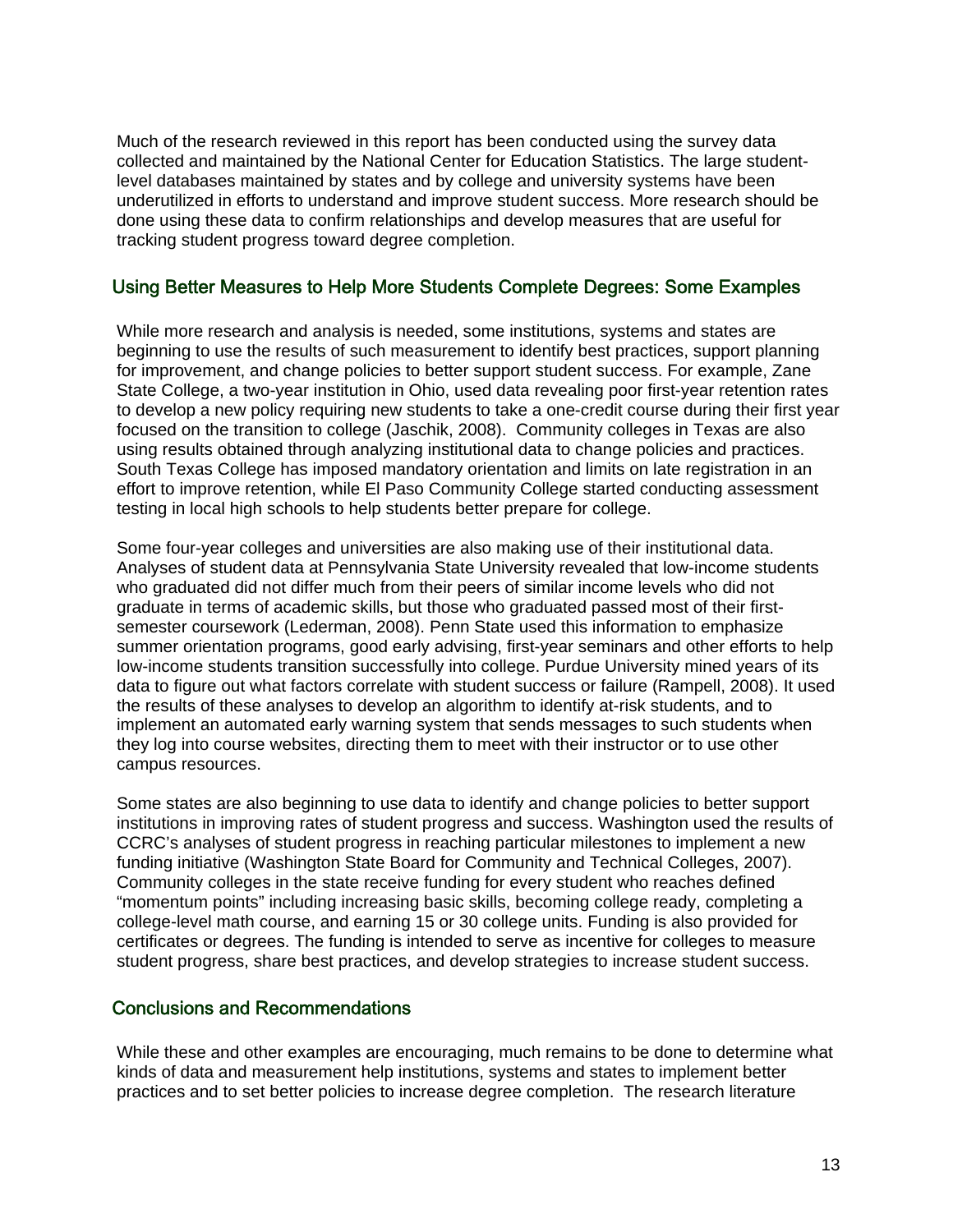offers a rich source of building blocks for such efforts by suggesting additional measures – not just intermediate measures of accomplishments, but patterns of student behaviors and experiences that can signal good progress or risk. Further research and analysis to develop measures of intermediate student outcomes should:

- test the indicators for relevance for students according to their age, their attendance status, their initial readiness for college-level work, and their intended enrollment goals, as best can be determined by course taking behaviors or other available data
- refine the individual indicators to best fit the two-year or four-year college environment
- focus on developing measures to help institutions identify the points at which students most often stall in their pursuit of a degree, and implement more effective practices to improve student outcomes
- focus on developing measures to help systems and states monitor student success and set better policies to help institutions increase degree completion
- make much better use of the large student-level databases maintained by states and college and university systems to perform these kinds of analyses.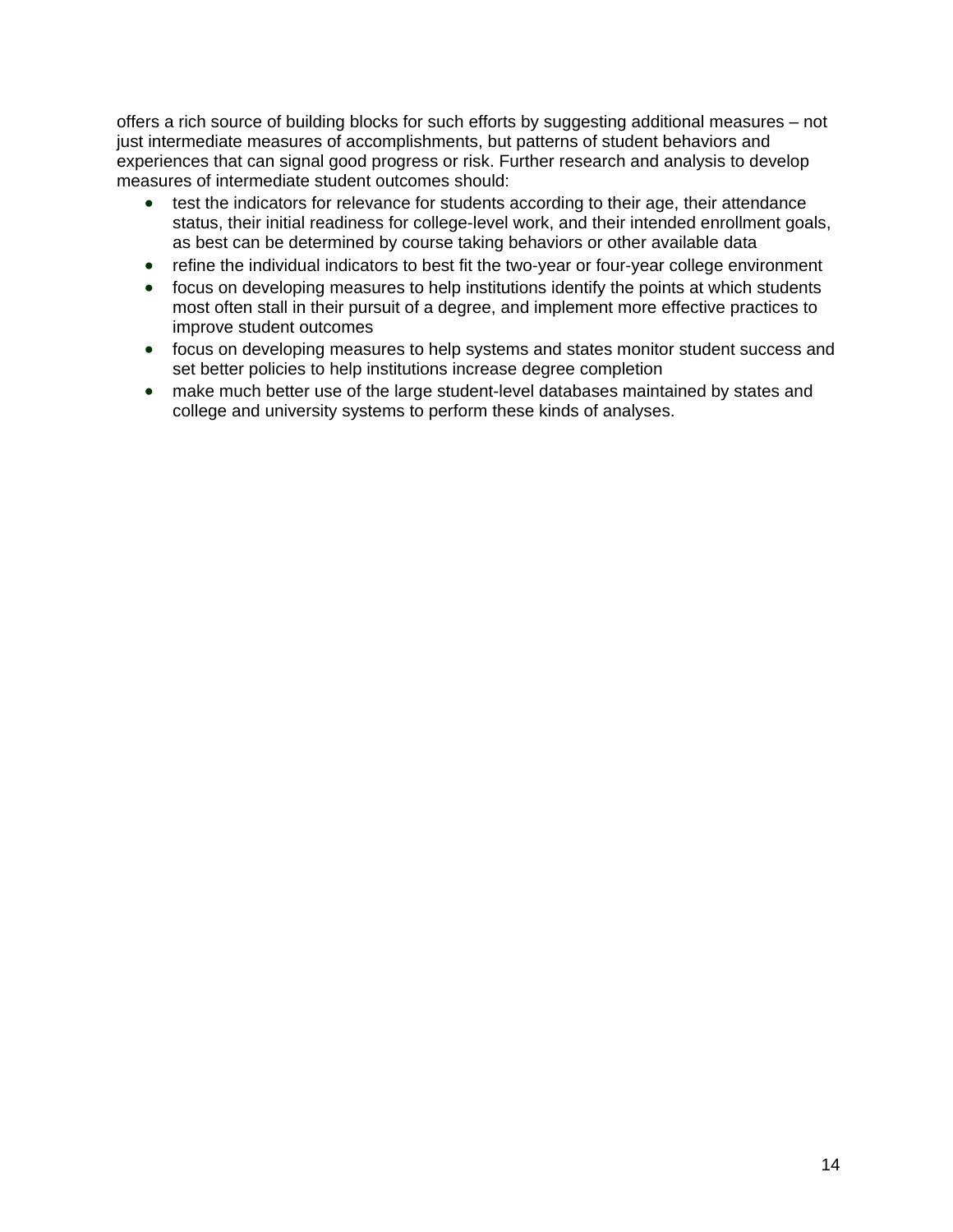# References

- Adelman, C. (1999). *Answers in the toolbox: Academic intensity, attendance patterns, and bachelor's degree attainment*. Washington, DC: U.S. Department of Education.
- Adelman, C. (2005). *Moving into town and moving on: The community college in the lives of traditional-aged students*. Washington, DC: U.S. Department of Education.
- Adelman, C. (2006). *The tool box revisited: Paths to degree completion from high school through college*. Washington, DC: U.S. Department of Education.
- Altonji, J. (1996). The effects of high school curriculum on education and labor market outcomes. *Journal of Human Resources*, *30*(3), 409-438.
- Andrade, M. S. (2007). Learning communities: Examining positive outcomes. *Journal of College Student Retention*, *9*(1), 1-20.
- Attewell, P., Lavin, D., Domina, T., & Levey, T. (2006). New evidence on college remediation. *Journal of Higher Education*, *77*(5), 886-924.
- Bailey, T.R. (2009). Challenge and opportunity: Rethinking the role and function of developmental education in community college. *New Directions for Community Colleges*, *145*(spring), 11-30.
- Bailey, T. R. & Alfonso, M. (2005). Paths to persistence: An analysis of research on program effectiveness at community colleges. Lumina Foundation for Education's *New Agenda Series*, *6*(1).
- Bailey, T., Kienzl, G. S., & Marcotte, D. E., (2004). *The return to sub-baccalaureate education: The effects of schooling, credentials, and program of study on economic outcomes*. Washington, DC: U.S. Department of Education.
- Berkner, L., He, S., Cataldi, E. F., & Knepper, P. (2002). *Descriptive summary of 1996-96 beginning postsecondary students: Six years later*. Washington, DC: U.S. Department of Education.
- Bettinger, E. P., & Long, B. T. (2005). Remediation at the community college: Student participation and outcomes. *New Directions for Community Colleges*, *129*(Spring), 17- 26.
- Bloom, D. & Sommo, C. (2005). *Building learning communities: Early results from the Opening Doors Demonstration Project at Kingsborough Community College*. New York: MDRC.
- Boudreau, C. A. & Kromney, J. D. (1994). A longitudinal study of the retention and academic performance of participants in freshmen orientation course. *Journal of College Student Development, 35*, 444-449.
- Cabrera, A. F., La Nasa, S. M. & Burkum, K. R. (2003). *Pathways to a four-year degree: Determinants of degree completion among socioeconomically disadvantaged students.* Paper presented at the annual meeting of the Association for Institutional Research, Portland, OR, November.
- Cabrera, A. F., Burkum, K. R., & La Nasa, S. M. (2005). Pathways to a four-year degree: Determinants of transfer and degree completion. In Seidman, A. (Ed.) *College Student Retention: Formula for Student Success*. Westport, CT: Praeger Publishers.
- Calcagno, J. C., Crosta, P., Bailey, T., & Jenkins, D. (2006). *Stepping stones to a degree: The impact of enrollment pathways and milestones on community college student outcomes* (CCRC Working Paper No. 4). New York: Columbia University, Teachers College, Community College Research Center.
- Calcagno, J.C. & Long, B.T. (2008). *The impact of postsecondary remediation using a regression discontinuity approach: Addressing endogenous sorting and noncompliance*. New York, NY: National Center for Postsecondary Research.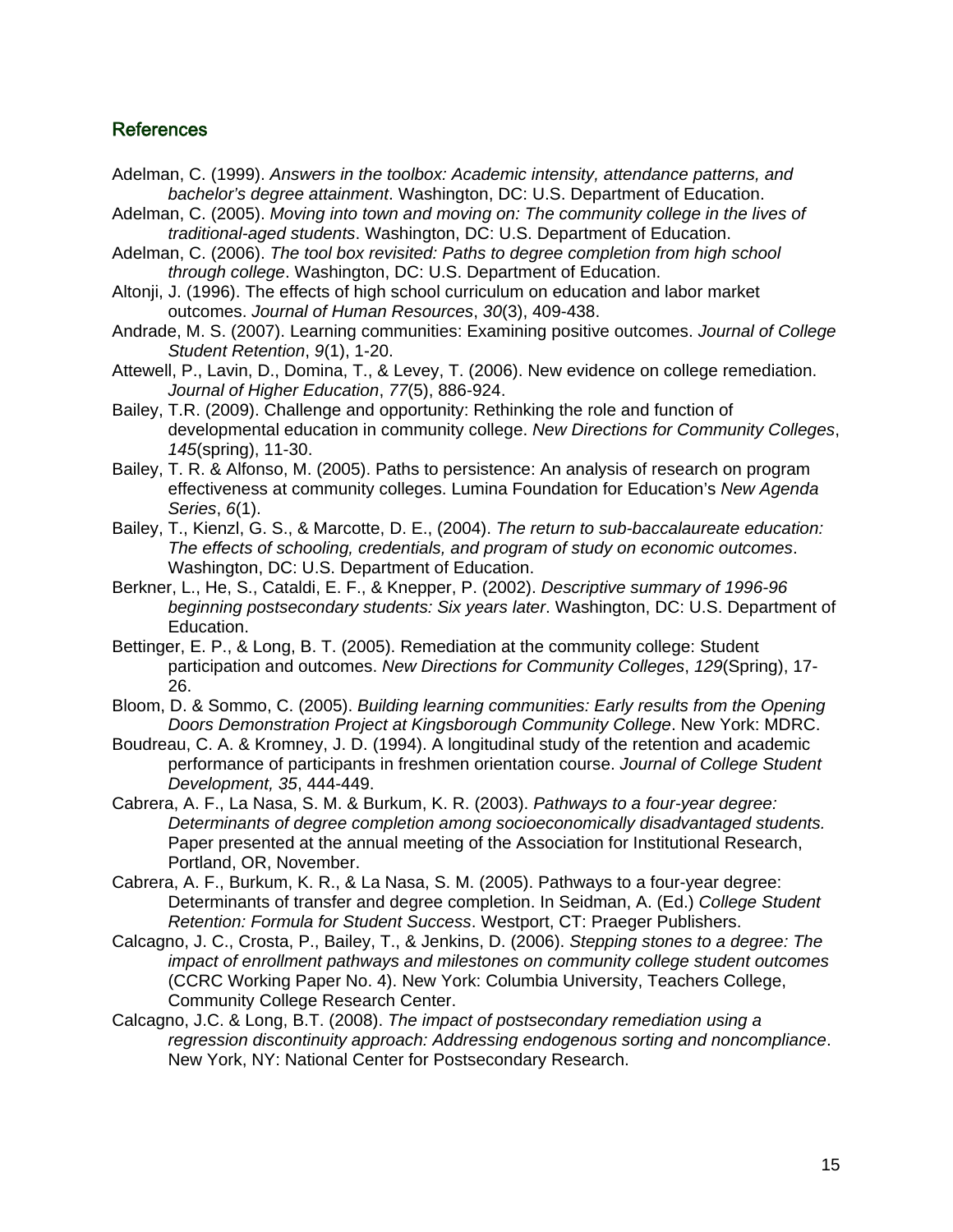- Castator. M. M. & Tollefson, N. (1996). Underprepared students and the college curriculum: Identifying high-risk courses. *Journal of Applied Research in Community College*, *3*(2), 179-200.
- Center for Student Success (2007). *Basic skills as a foundation for student success in California community colleges*. Sacramento, CA: Research and Planning Group for California Community Colleges.
- Chen, X. & Carroll, C. D. (2005). *First generation students in postsecondary education: A look at their college transcripts*. Washington, DC: U.S. Department of Education.
- Derby, D. C. & Smith, T. (2004). An orientation course and community college retention. Community College *Journal of Research and Practice*, *28*, 763-773.
- DesJardins, S. L., McCall, B. P., Ahlburg, D. A., & Moye, M. J. (2002). Adding a timing light to the toolbox. *Research in Higher Education*, *43*(1), 83-114.
- Engberg, M. E. & Mayhew, M. J. (2007). The influence of first-year "success" courses on student learning and democratic outcomes. *Journal of College Student Development*, *48*(3), 241-258.
- Engstrom, C. & Tinto, V. (2007). Pathways to student success: The impact of learning communities on the success of academically under-prepared college students as cited in Visher, M. G., Wathington, H., Richburg-Hayes, L., & Schneider, E. (2008). *The learning communities demonstration: Rationale, sites and research design*. New York: National Center for Postsecondary Research.
- Ewell, P. (2006). *Reaching consensus on common indicators: A feasibility analysis*. Boulder, CO: National Center for Higher Education Management Systems.
- Florida Department of Education (2006). *Taking student life skills course increases academic success* (Data Trend # 31). Tallahassee: Author. Available at www.fldoe.org/cc/OSAS/DataTrendsResearch/DT31.pdf.
- Freer-Weiss, D. (2004). Community college freshmen: Last in, first out? *Journal of College Student Retention*, *6*(2), 137-154.
- Glass, J. C. & Garrett, M. S. (1995). Student participation in a college orientation course, retention, and grade point average. *Community College Journal of Research and Practice*, *19*, 117-132.
- Goldrick-Rab, S. (2007). *Promoting academic momentum at community colleges: Challenges and opportunities* (CCRC Working Paper No. 5). New York: Columbia University, Teachers College, Community College Research Center.
- Graunke, S. S. & Woosley, S. A. (2005). An exploration of the factors that affect the academic success of college sophomores. *College Student Journal*, *39*(2), 367-376.
- Grubb, W. N. (1999). *Honored but invisible: An inside look at teaching in community colleges*. New York: Routledge.
- Herzog, S. (2005). Measuring determinants of student return vs. dropout/stopout vs. transfer: A first-to-second year analysis of new freshmen. *Research in Higher Education*, *46*(8), 883-928.
- Hoachlander, G., Sikora, A., Horn, L., & Carroll, C. D. (2003). *Community college students: Goals, academic preparation, and outcomes*. Washington, DC: U.S. Department of Education.
- Jaschik, S. (2008, May 27). Data as a tool to improve community colleges. *Inside Higher Ed*. Retrieved May 27, 2008 from http://www.insidehighered.com/news/2008/05/27/nisod.
- Jobs for the Future and the *Achieving the Dream* Cross-State Data Work Group (2008). *Test drive: Six states pilot better ways to measure and compare community college performance*. Boston, MA: Jobs for the Future.
- Kirsch, I., Braun, H., Yamamoto, K., & Sum, A. (2007). *America's perfect storm: Three forces changing our nation's future*. Princeton, NJ: Educational Testing Service.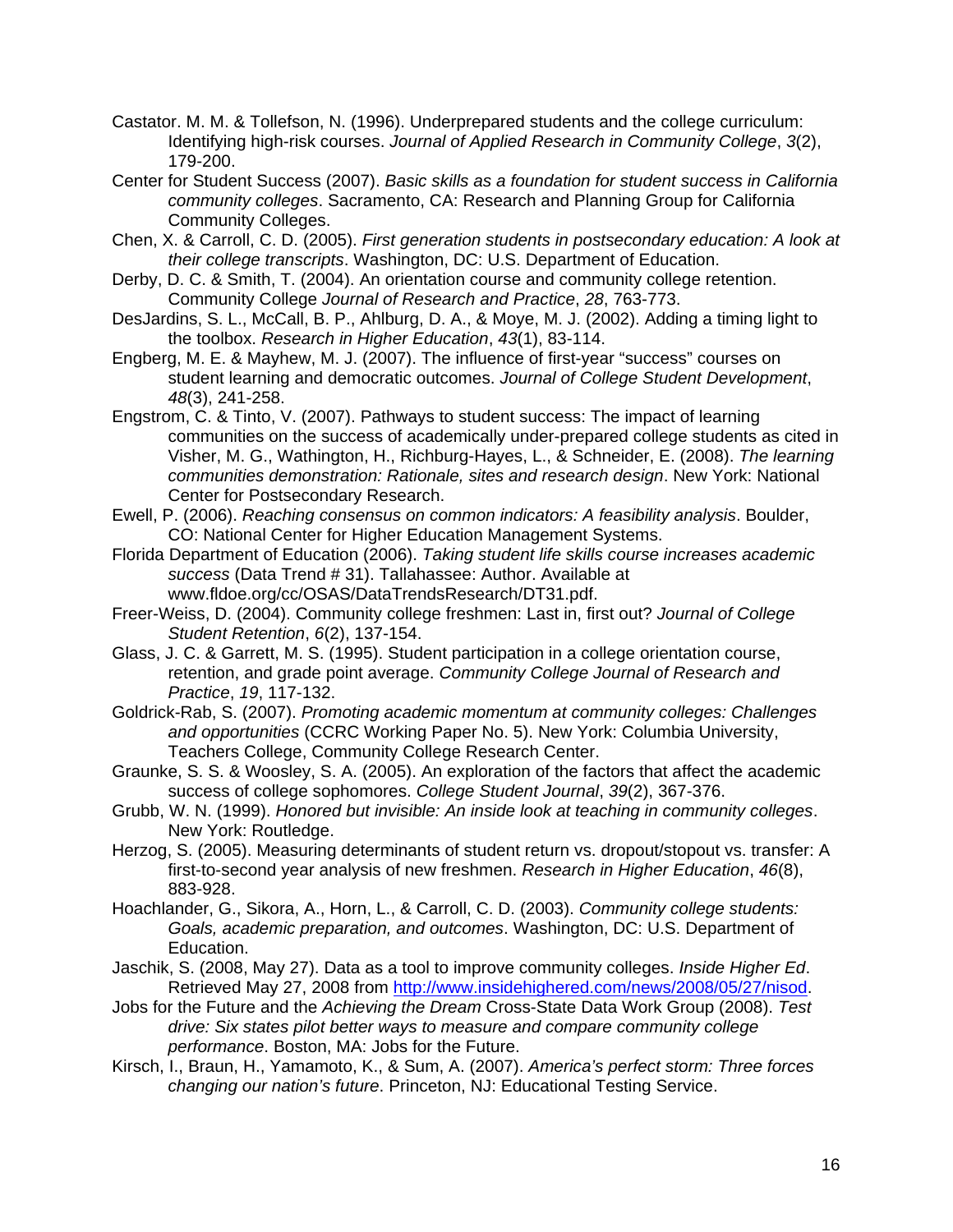Kolajo, E. F. (2004). From developmental education to graduation: A community college experience. *Community College Journal of Research and Practice*, *28*(4), 365-371.

Lederman, D. (2008, May 29). Unintended consequences of state merit-based aid. *Inside Higher Ed*. Retrieved May 29, 2008 from

http://www.insidehighered.com/news/2008/05/29/merit.

- Leinbach, D. T. & Jenkins, D. (2008). *Using longitudinal data to increase community college student success: A guide to measuring milestone and momentum point attainment* (CCRC Research Tools No. 2). New York: Columbia University, Teachers College, Community College Research Center.
- Levin, H. M. & Calcagno, J. C. (2008). Remediation in the community college. *Community College Review*, 35(3), 181-207.
- Marcotte, D. E. (2006). *The earnings effect of education at community colleges*. Baltimore, MD: University of Maryland.
- Marti, C. N. (2007). Latent postsecondary persistence pathways: Educational pathways in American two-year colleges. *Research in Higher Education*, *49*(4), 317-336.
- Martorell, P. & McFarlin, I. (2007). *Help or hindrance? The effects of college remediation on academic and labor market outcomes*. Unpublished manuscript available at https://editorialexpress.com/cgi-

bin/conference/download.cgi?db\_name=NASM2007&paper\_id=726.

- McCormick, A. C. & Carroll, C. D. (1999). *Credit production and progress toward the bachelor's degree: An analysis of postsecondary transcripts for beginning students at 4-year institutions.* Washington, DC: U.S. Department of Education.
- Minkler, J. E. (2002). Learning communities at the community college. *Community College Review*, *30*(3), 46-59.
- Moore, C. & Shulock, N. (2007). *Beyond the open door: Increasing student success in the California community colleges*. Sacramento, CA: Institute for Higher Education Leadership & Policy.
- Morris, C., Phillips, B., Brock, C., Nagler, A., & Dowd, A.C. (2005). *Measuring what matters: Milestones and transitions for student success*. Paper presented at the Annual Forum of the Association for Institutional Research, San Diego, June.
- Muraskin, L. & Wilner, A. (2004). *What we know about institutional influences on retention*. Washington, DC: JBL Associates.
- Office of Program Policy Analysis & Government Accountability (2007). *Half of college students needing remediation drop out; Remediation completers do almost as well as other students* (Report No. 07-31, May). Tallahassee, FL: Author.
- Pan, W., Guo, S., Alikonis, C., & Bai, H. (2008). Do intervention programs assist students to succeed in college? A multilevel longitudinal study. *College Student Journal*, *42*(1), 90- 98.
- Pascarella, E. & Terenzini, P. (1991). How college affects students: Findings and insights from twenty years of research. San Francisco, CA: Jossey-Bass.
- Porter, S. R. & Swing, R. L. (2006). Understanding how first-year seminars affect persistence. *Research in Higher Education*, *47*(1), 89-109.
- Prince, D. & Jenkins, D. (2005). *Building pathways to success for low-skill adult students: Lessons for community college policy and practice from a longitudinal student tracking study* (CCRC Brief No. 25). New York: Columbia University, Teachers College, Community College Research Center.
- Rampell, C. (2008, May 30). Colleges mine data to predict dropouts: Computer analysis seeks to identify students at risk. *The Chronicle of Higher Education*. Retrieved May 28, 2008 from

http://chronicle.com/weekly/v54/i38/38a00103.htm?utm\_source=at&utm\_medium=en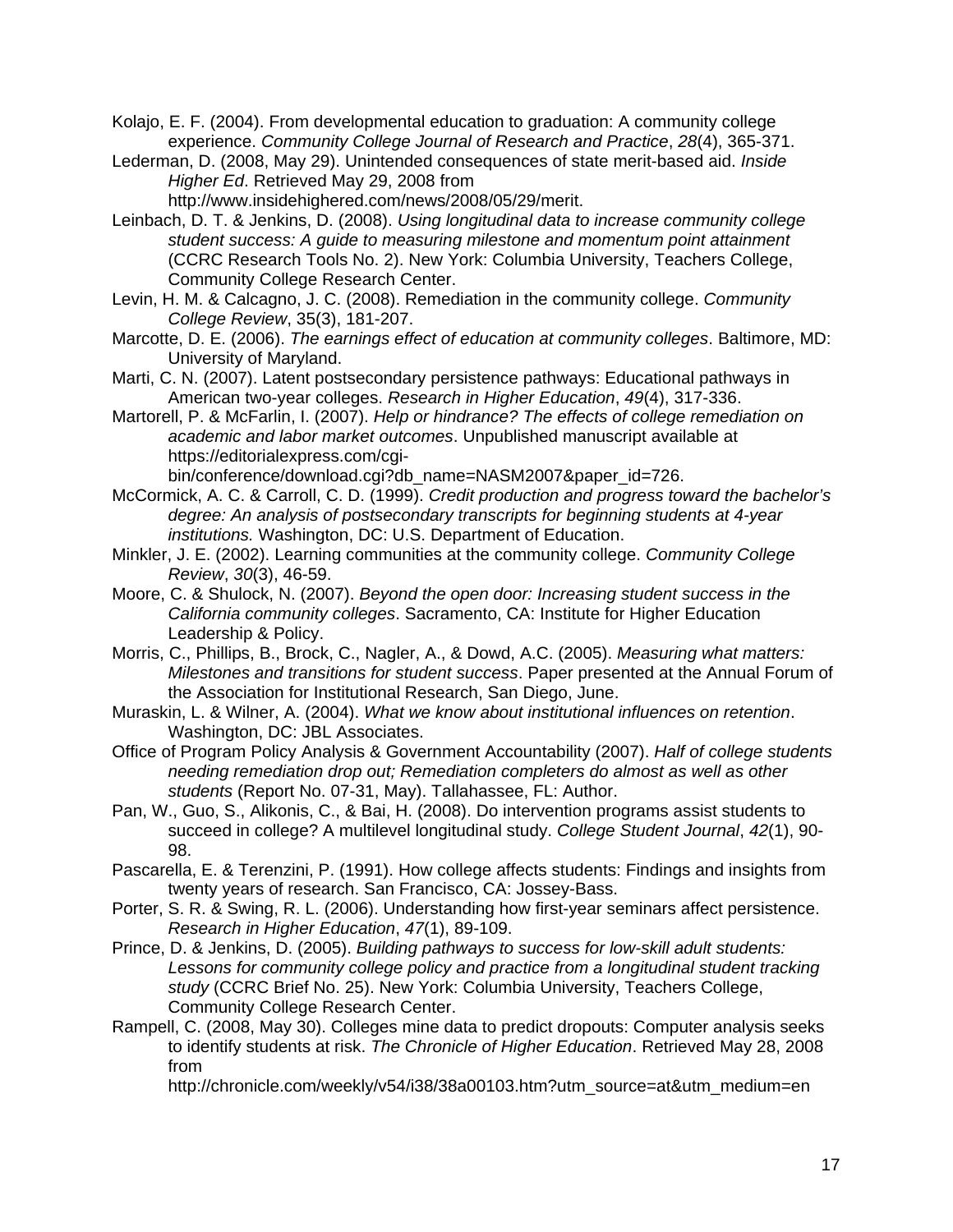- Roksa, J. & Calcagno, J. C. (2008). *Making the transition to four-year institutions: Academic preparation and transfer* (CCRC Working Paper No. 13). New York: Columbia University, Teachers College, Community College Research Center.
- Scrivener, S., Bloom, D., LeBlanc, A., Paxson, C., Rouse, C. E., & Sommo, C. (2008). *A good start: Two-year effects of a freshmen learning community program at Kingsborough Community College*. New York: MDRC.
- Scrivener, S., Sommo, C., & Collado, H. (2009). *Getting back on track: Effects of a community college program for probationary students*. New York, NY: MDRC.
- Sidle, M. W. & McReynolds, J. (1999). The freshman year experience: Student retention and student success. *NASPA Journal*, *36*(4), 288-299.
- Smith, A. B., Street, M. A., & Olivarez, A. (2002). Early, regular and late registration and community college student success: A case study. *Community College Journal of Research and practice*, *26*, 261-273.
- Stovall, M. (1999). Relationships between participation in a community college student success course and academic performance and persistence. Unpublished dissertation, as reported in Stovall, M. (2000). Using success courses for promoting persistence and completion. *New Directions for Community Colleges*, *112*, 45-54.
- Stratton, L. S., O'Toole, D. M., & Wetzel, J. N. (2007). Are the factors affecting dropout behavior related to initial enrollment intensity for college undergraduates? *Research in Higher Education*, 48(4), 453-485.
- Strumpf, G. & Hunt, P. (1993). The effects of an orientation course on the retention and academic standing of entering freshmen, controlling for the volunteer effect. *The Journal of the Freshman Year Experience*, *5*(1), 7-14.
- Summers, M. D. (2000). *Enrollment and registration behaviors as predictors of academic outcomes for full-time students in a rural community college.* Paper presented at the 42<sup>nd</sup> Annual Conference of the Council for the Study of Community Colleges, Washington, DC, April.
- The Carnegie Foundation for the Advancement of Teaching (2008). Strengthening precollegiate education in community colleges: Project summary and recommendations. Stanford, CA.: Author.
- The Secretary of Education's Commission on the Future of Higher Education (2006). *A test of leadership: Charting the future of U.S. higher education*. Washington, DC: U.S. Department of Education.
- Tinto, V. (1997). Classrooms as communities: Exploring the educational character of student persistence. *Journal of Higher Education*, *68*(6), 599-623.
- Washington State Board for Community and Technical Colleges (2007). *Meeting Washington state's needs for an educated citizenry and vital economy: An initiative for measuring colleges and awarding funds for improving student achievement and success*. Olympia, WA: Author.
- Waycaster, P. W. (2001). Factors impacting success in community college developmental mathematics courses and subsequent courses. *Community College Journal of Research and Practice*, *25*, 403-416.
- Weissman, J., Bulakowski, C., & Jumisko, M. K. (1997). Using research to evaluate developmental education programs and policies. *New Directions for Community Colleges*, *100*, 73-80.
- Weissman, J., Silk, E., & Bulakowski, C. (1997). Assessing developmental education policies. *Research in Higher Education*, *38*(2), 187-200.
- Zeidenberg, M., Jenkins, D., Calcagno, J. C. (2007). *Do student success courses actually help community college students succeed?* (CCRC Brief No. 36). New York: Columbia University, Teachers College, Community College Research Center.